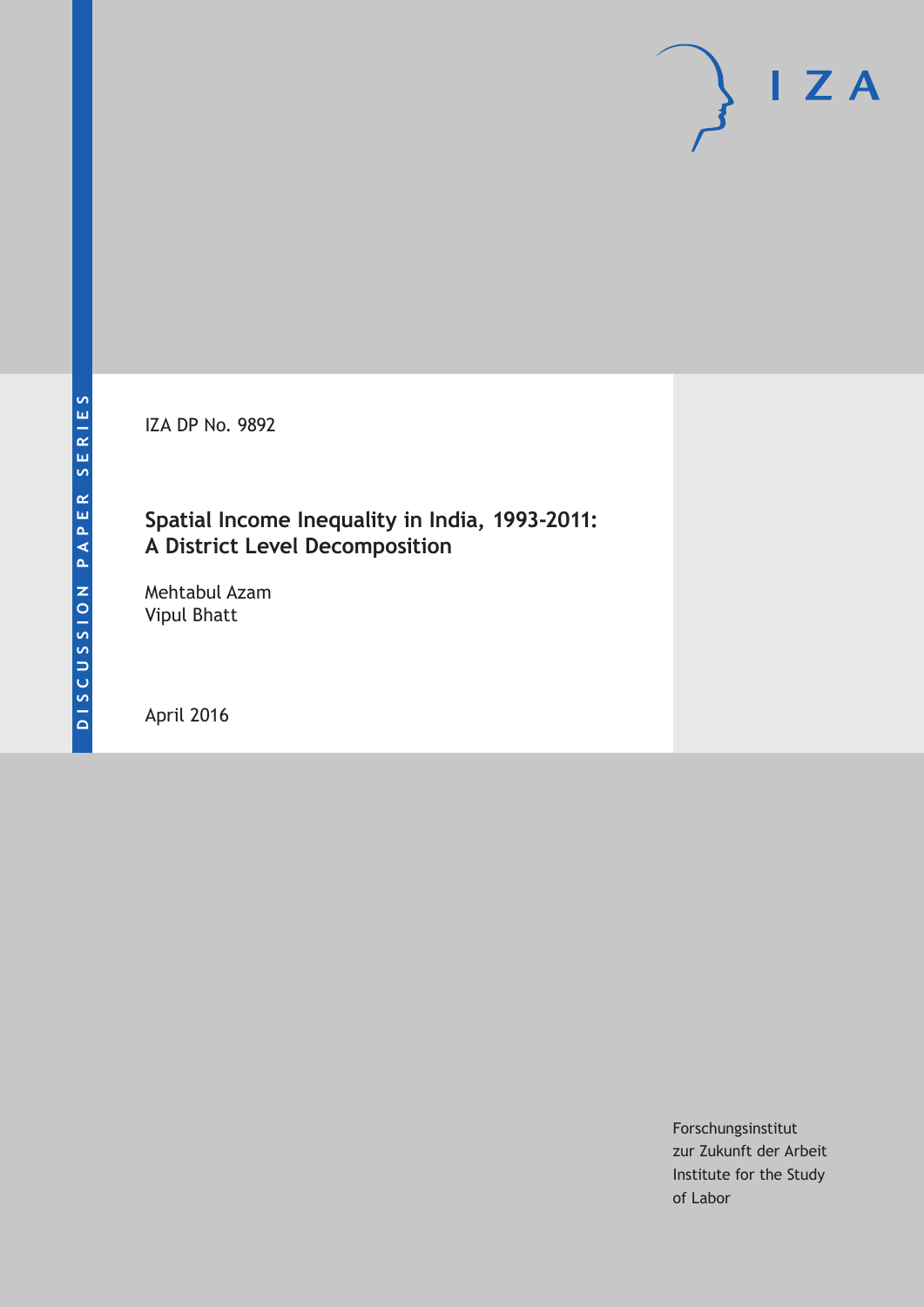# **Spatial Income Inequality in India, 1993-2011: A District Level Decomposition**

## **Mehtabul Azam**

*Oklahoma State University and IZA* 

## **Vipul Bhatt**

*James Madison University* 

## Discussion Paper No. 9892 April 2016

IZA

P.O. Box 7240 53072 Bonn **Germany** 

Phone: +49-228-3894-0 Fax: +49-228-3894-180 E-mail: iza@iza.org

Any opinions expressed here are those of the author(s) and not those of IZA. Research published in this series may include views on policy, but the institute itself takes no institutional policy positions. The IZA research network is committed to the IZA Guiding Principles of Research Integrity.

The Institute for the Study of Labor (IZA) in Bonn is a local and virtual international research center and a place of communication between science, politics and business. IZA is an independent nonprofit organization supported by Deutsche Post Foundation. The center is associated with the University of Bonn and offers a stimulating research environment through its international network, workshops and conferences, data service, project support, research visits and doctoral program. IZA engages in (i) original and internationally competitive research in all fields of labor economics, (ii) development of policy concepts, and (iii) dissemination of research results and concepts to the interested public.

IZA Discussion Papers often represent preliminary work and are circulated to encourage discussion. Citation of such a paper should account for its provisional character. A revised version may be available directly from the author.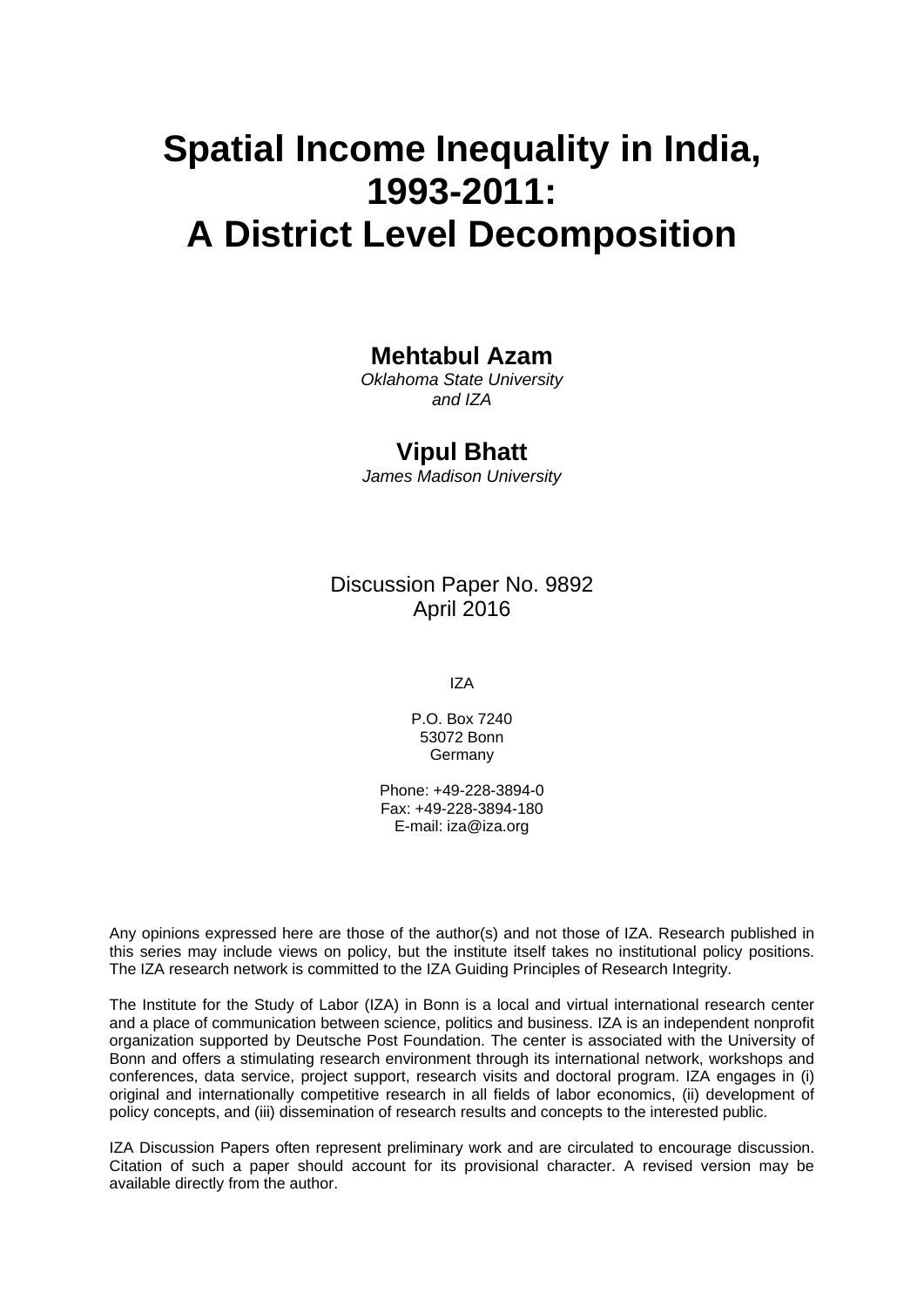IZA Discussion Paper No. 9892 April 2016

# **ABSTRACT**

# **Spatial Income Inequality in India, 1993-2011: A District Level Decomposition**

Using nationally representative household survey data, and district and state as two levels of aggregation, we examine role of individual and geographical factors in determining the level and the change in income inequality in India. We find that between-state income differences account for the majority of between-district income inequality in rural India in 2011. However, in urban India within-state income differences explain most of the between- district inequality in 2011. We also find that the between-district component accounts for one-third of the increase in total income inequality in rural India between 1993 and 2011. We find significantly smaller level of inequality but similar trends using the consumption expenditure data.

JEL Classification: I30, I32

Keywords: income inequality, regional inequality, India

Corresponding author:

Mehtabul Azam 326 Business Building Spears School of Business Oklahoma State University Stillwater, OK 74078 USA E-mail: mazam@okstate.edu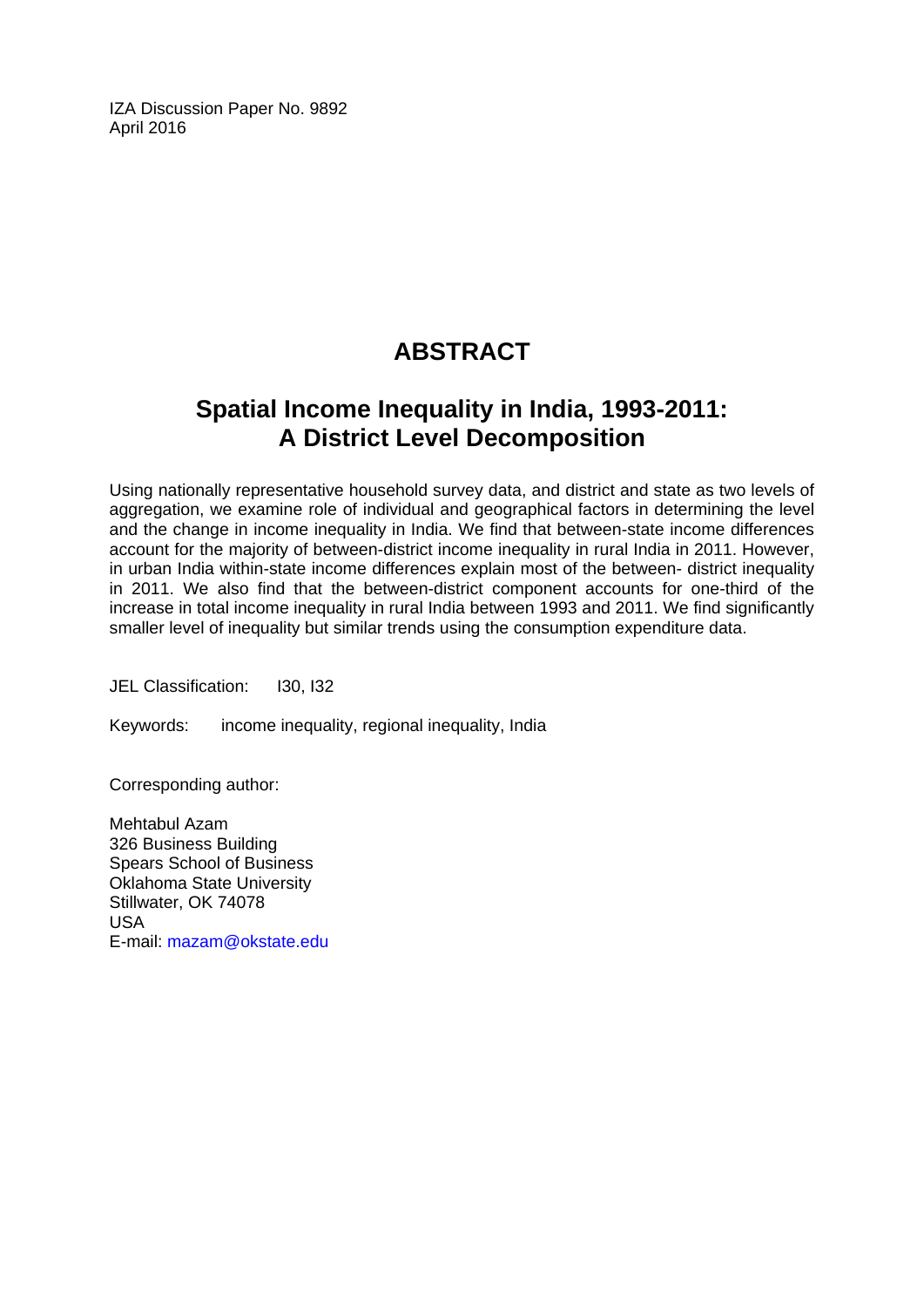## 1 Introduction

In recent decades there has been a marked increase in income inequality in developed as well as developing countries. Gini coefficient, a commonly used measure of income inequality, for OECD countries has increased from 0.29 in 1980s to 0.31 in late 2000s, with 17 out of 22 member countries witnessing an increase during this period (OECD, 2011). Many of the large emerging economies have also experienced steep increases in income inequality since 1990s (OECD, 2011). In terms of levels, emerging economies tend to have greater degree of inequality than developed countries. For instance, in 2011 the Gini coefficient averaged 0.31 in OECD countries with the highest value of 0.51 for Chile. In the U.S. the Gini coefficient stood at 0.39 in 2012 indicating a higher degree of income inequality in the U.S. when compared to the OECD.<sup>1</sup> Among large emerging economies, in 2011 the Gini coefficient stood at 0.634, 0.542, 0.531, 0.481, 0.474, and 0.41 for South Africa, Columbia, Brazil, Mexico, China, and Russia, respectively. <sup>2</sup> These high levels of income inequality and the widespread increase in such inequality in recent decades has spurred active public policy discourse over the impact of rising inequality on economic development.

After initiating the market oriented reforms in 1991 India has experienced rapid economic growth, experiencing an annual average rate of real GDP growth of 6.6 percent between 1992-2011. India has also made significant progress in terms of reducing the incidence of extreme poverty with the poverty head count ratio (HCR) at the international poverty line

<sup>1</sup>Source: http://www.oecd.org/social/income-distribution-database.htm

 ${}^{2}$ For Mexico and China the number is for the year 2012. Source: http://data.worldbank.org/indicator/SI.POV.GINI and http://www.economist.com/news/china/21570749 gini-out-bottle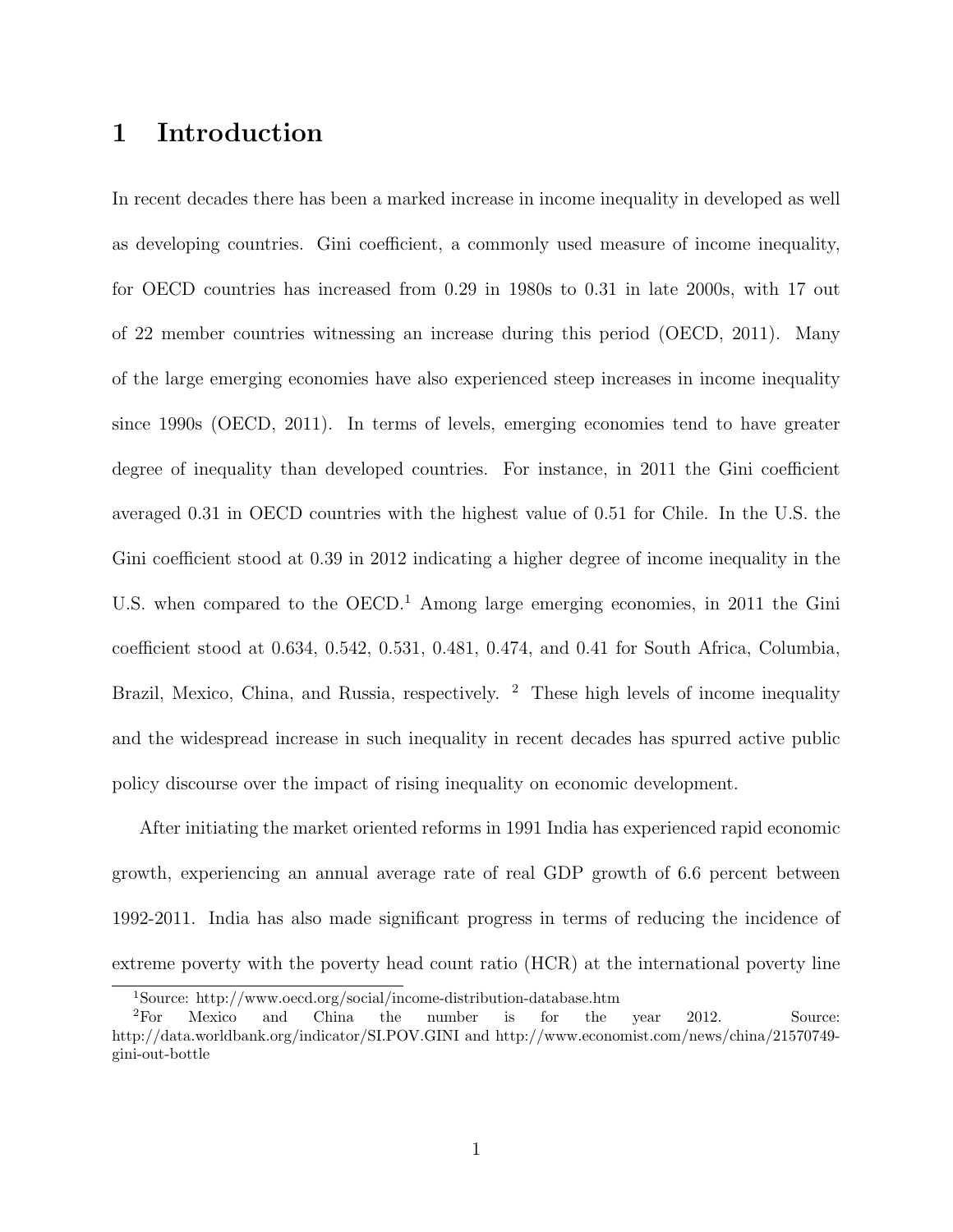of \$1.90/day (2011 PPP) falling from 46.1 in 1993 to  $21.3$  in  $2010<sup>3</sup>$  However, there are also increasing concerns about increasing inequality. In early 1990s, India was home to two resident billionaires with a share of one percent in GDP. In 2012 the number of resident billionaires stood at 46 and their share in GDP rose to 10 percent.<sup>4</sup> As such, India is an outlier in the ratio of billionaire wealth to GDP among economies at a similar development level (Rama et al., 2014).

An important dimension of the India's economic growth experience in the last two decades has been the rather uneven distribution of this growth across Indian states. For instance, Chaudhuri and Ravallion (2006) used data for the sixteen major states of India and documented substantial cross-state variation in growth of state domestic product between 1978- 2004. The state of Bihar recorded the lowest growth rate of 2.2 percent during this period, whereas the state of Karnataka was the top performer with an average growth of 7.2 percent. Given such large disparities in the gross domestic product growth rates between states, it is imperative to investigate how much of income inequality among individuals in India can be attributed to their place of residence. Understanding the spatial dimension of inequality, both in terms of extent and evolution over time, is of importance for policymakers as it offers critical insight into the process of economic development.

In comparison to other countries in the world India is generally considered to be a country with relatively moderate degree of inequality. The inequality estimates for India reported in the official government documents (as well as in official reports from organizations such as UN, OECD, and World Bank) are based on consumption expenditure collected by the

<sup>3</sup>Authors calculation using data from: http://povertydata.worldbank.org/poverty/country/IND.

<sup>4</sup>Source: Surging tides of inequality, The Hindu, July 11, 2015.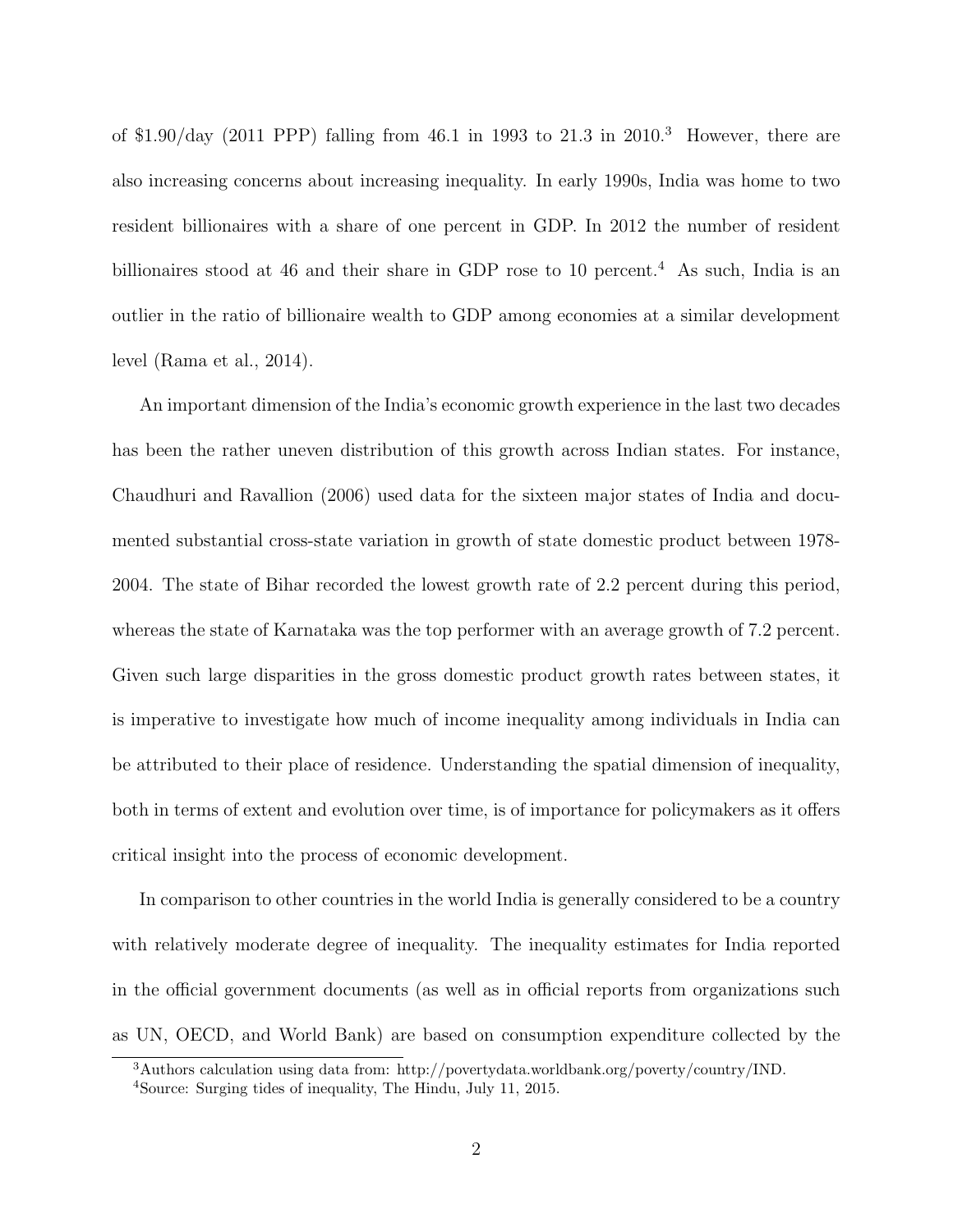National Sample Survey (NSS). Using this data the Gini coefficient for India has increased from 0.325 in 1993 to 0.375 in 2011-12.<sup>5</sup> However, inequality estimates for most of the OECD and emerging economies are based on income data, and there is a general consensus that inequality measures based on income tend to be larger than those based on consumption expenditure. Hence, in order to appropriately compare India with other countries, it is imperative to estimate the extent of inequality based on income data. The India Human Development Survey (IHDS) collected large scale household surveys in 2004-05 and 2011-12 with data on income. Based on income data in IHDS, the Gini for India is 0.536 and 0.543 for 2004-05 and 2011-12, respectively.<sup>6</sup> Hence, income inequality in India is comparable to other major emerging economies such as Brazil and greater than the level observed in China, Russia, and Mexico.

In this paper, we examine the income inequality in rural and urban India with the objective of understanding the role played by spatial factors in driving such inequality. Using individual-level income data and additively decomposable class of Generalized Entropy (GE) indices, namely, Theil and the mean log deviation (MLD), we estimate the fraction of total rural income inequality that is due to differences in mean income between districts (between-district component) and fraction of inequality that is due to household-level differences within the same district (within-district component) in 2011. We also track changes in these components over time and examine the importance of the two components in terms of their contribution to the change in total rural income inequality between 1993 and 2011.<sup>7</sup>

<sup>5</sup>Authors calculations from NSS 50th and NSS 68th round of consumer expenditure surveys.

<sup>&</sup>lt;sup>6</sup>In contrast, the Gini based on consumption data in IHDS surveys are only 0.395 and 0.384 for 2011-12 and 2004-04, respectively.

<sup>7</sup>Due to non-availability of income data for urban India in 1993 we cannot estimate the change in urban income inequality over time.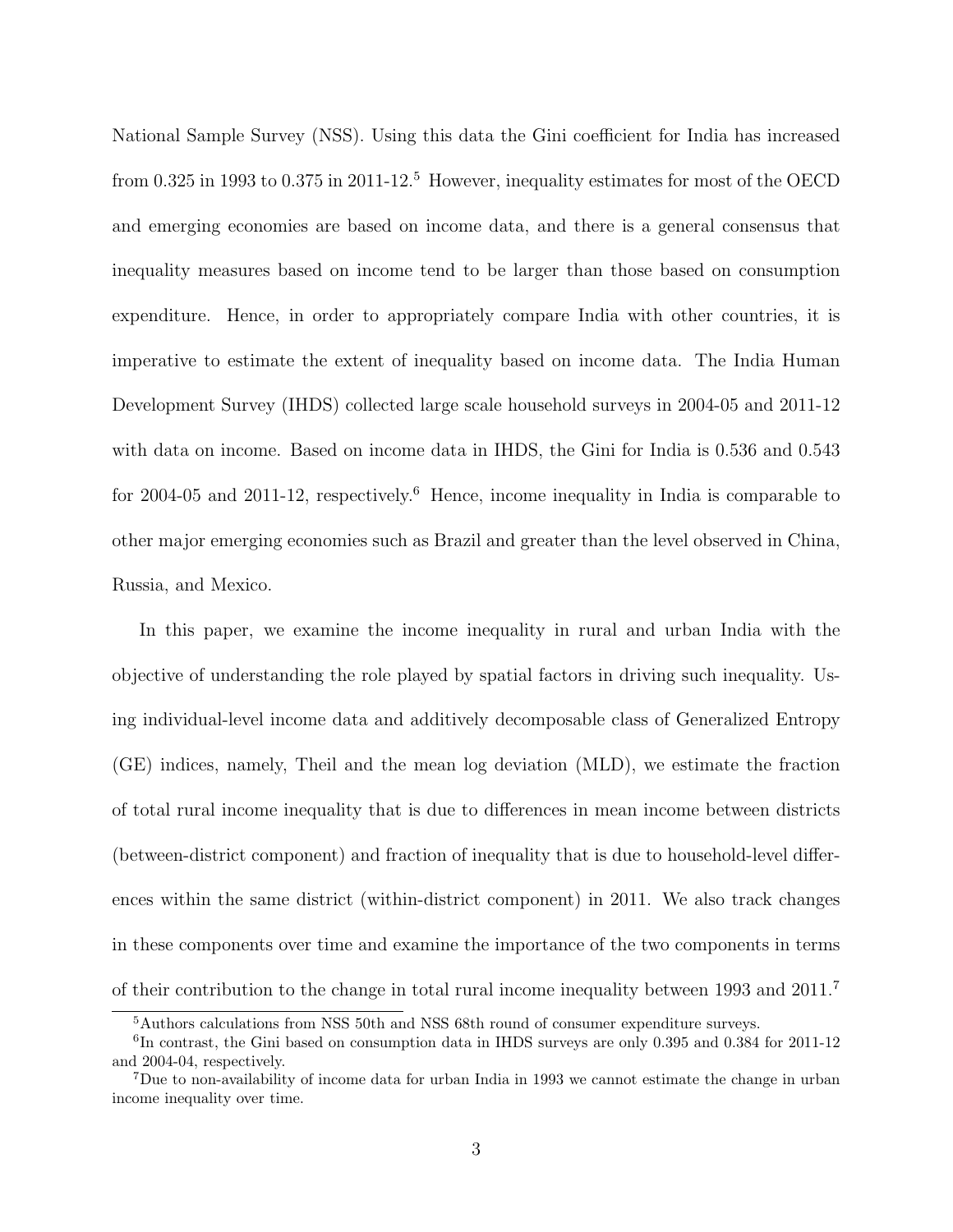Furthermore, given that most of the literature on inequality in India is based on consumption expenditure data, we also use NSS data to provide comparable estimates of consumption expenditure inequality for both urban and rural India. Finally, we use a regression based decomposition analysis to understand the role played by household characteristics in explaining the income inequality dynamics in rural India during 1993-2011.

We contribute to the existing literature in the following ways. First, in contrast to the existing literature on India that uses consumption expenditure, our inequality estimates are based on income, which is comparable to the estimates for other major emerging economies as well as OECD countries. Second, using the district as a geographical unit, we significantly improve the existing estimates of spatial inequality in India that are based on either ruralurban comparisons or across state comparisons. Third, we also provide an estimate of how the spatial component of income inequality has evolved over time in the face of rapid economic growth experienced by India between 1993 and 2011.

There are several findings of interest. First, we find that the extent of income inequality in India is comparable to the levels observed in many high income inequality countries such as China, Mexico, Chile, Brazil, and Columbia. For instance, in 2011 the Gini coefficient for rural India was 0.508 and that for urban India was 0.490. Second, in 2011 about onefifth of the total income inequality in both urban and rural India can be attributed to between-district mean differences in income. In rural India, most of the between-district inequality is accounted for by mean income differences across states. However, in urban India, it is the within-state district differences that contribute significantly to the betweendistrict inequality. Third, we find that the income inequality in rural India is higher than the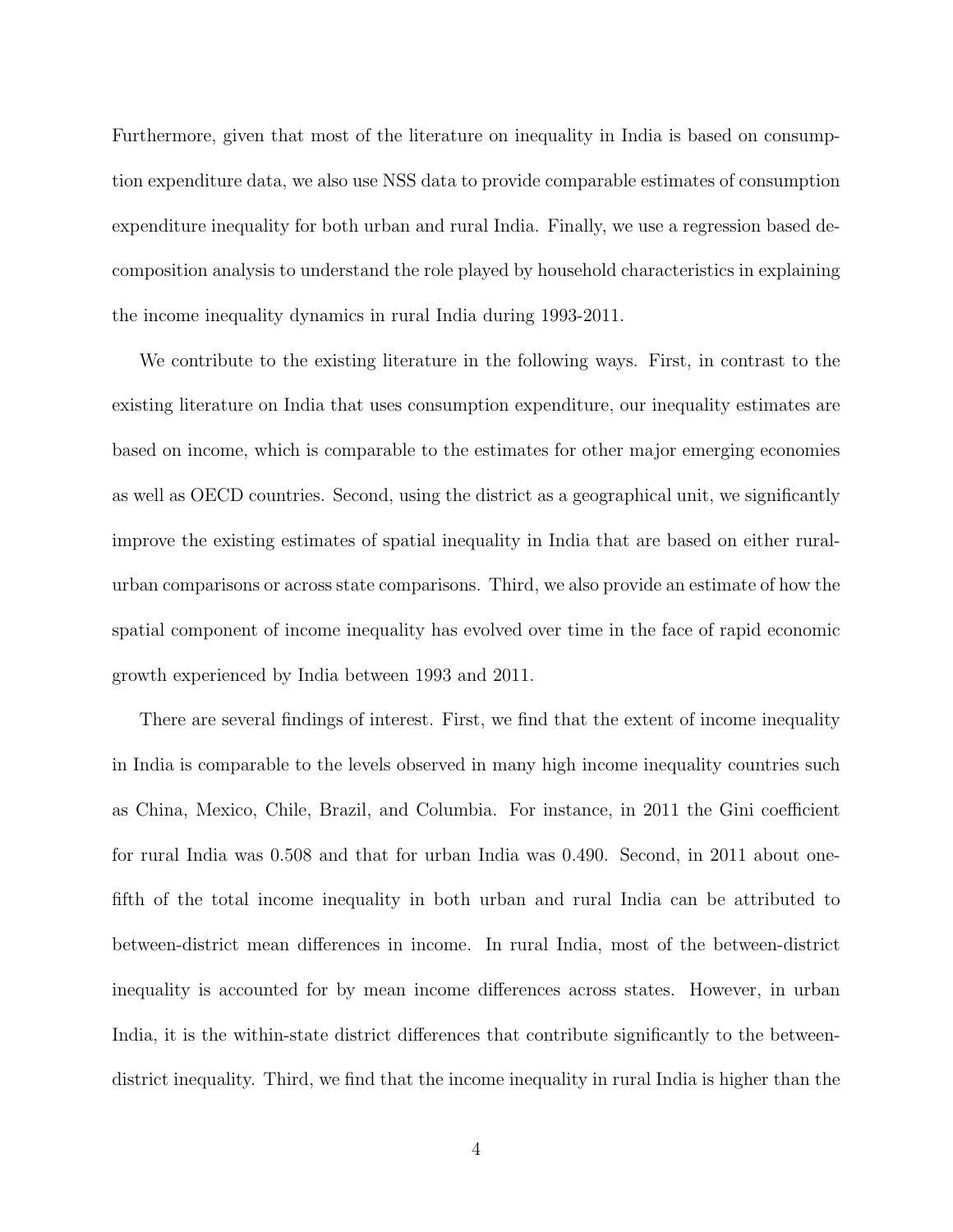income inequality in urban India in 2011 based on all three measures of inequality (Theil, MLD, and Gini) considered in this paper. This is in contrast to the consumption inequality which is higher in urban India compared to rural India in 2011.

Fourth, the income inequality in rural India increased between 1993 and 2011 based on all three measures of inequality, and the increase in between-district inequality accounted for one-third of the total increase in rural income inequality between 1993 and 2011. Moreover, the majority of the increase in between-district inequality in rural India is driven by increase in mean differences in income across states. Fifth, we find similar trends over time in consumption data from NSS, however, the inequality estimates based on consumption data are much lower when compared to those obtained using income data. Finally, our regression based decomposition reveals interesting patterns. In terms of contribution to the increase in rural income inequality between 1993 and 2011, district fixed effects that capture the spatial component emerge as a significant contributor confirming the increasingly important role played by spatial factors in driving income inequality in rural India. However, a substantial part of the total inequality remained unexplained by the observed household level characteristics.

The findings of our paper have important implications for development policy in India. The increasing role of state-level differences in rural income inequality suggests that policies that encourage more even economic growth, for example through allocation of infrastructural investments across states, need to be followed. Kanbur (2006) argues that often regional divisions align with ethnolinguistic and/or social identity dimensions, and ignoring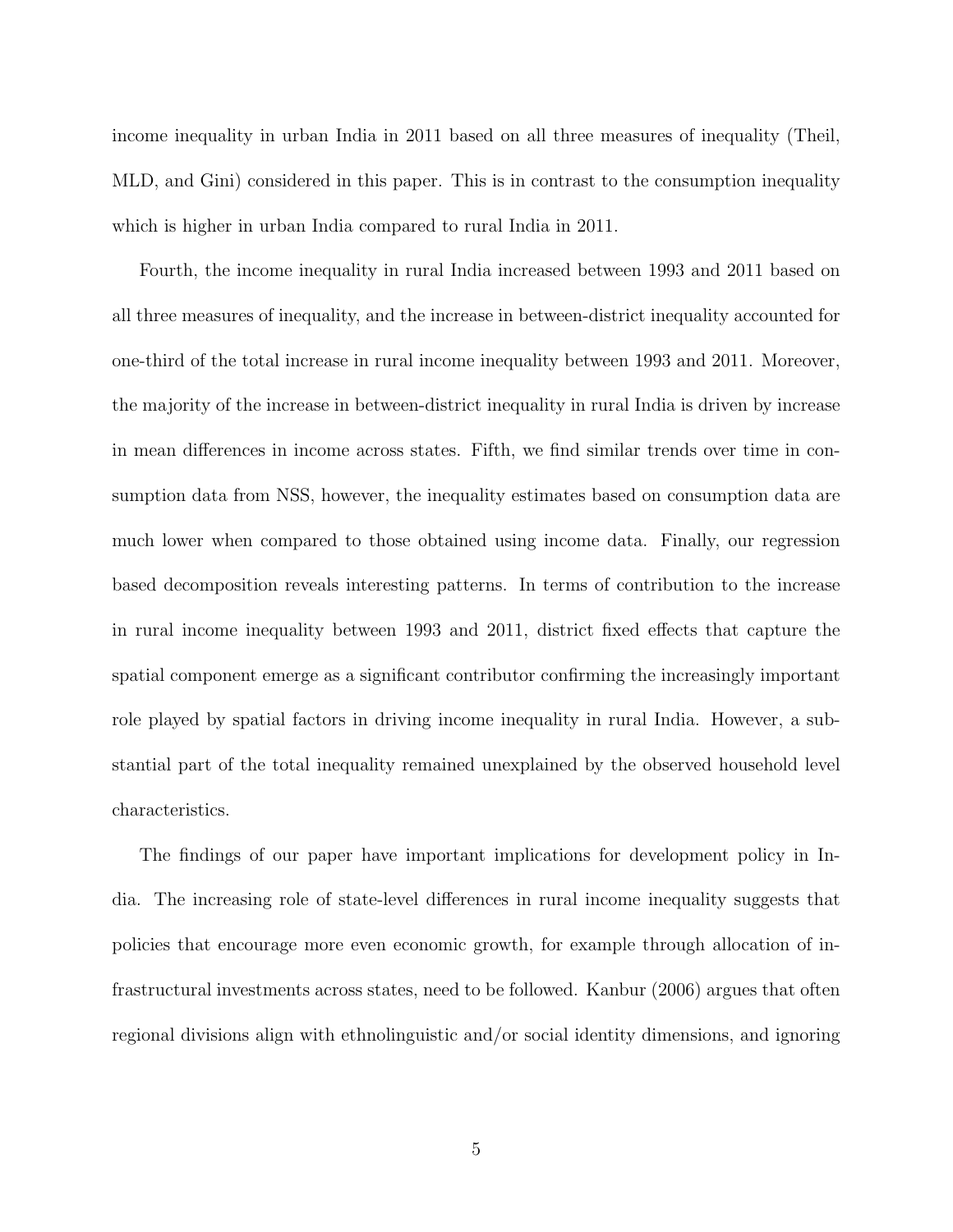such inequality between regions may be harmful for political stability and regional harmony.<sup>8</sup> Although the share of within-district inequality remains large, our regression based decomposition suggests that the majority of the income inequality remains unexplained. As a result it is difficult to draw conclusions that affect individual heterogeneity within state/district.

The paper is organized as follows. Section 2 provides a brief review of the existing literature on inequality in India. Section 3 details the empirical methodology used in the paper. Section 4 describes the data. Section 5 presents the results, and Section 6 concludes.

## 2 Related Literature

The issue of inequality in India has drawn a considerable academic interest. Almost all the existing literature on inequality in India utilizes the NSS consumption expenditure data. The focus has been explaining change in consumption inequality through household characteristics (e.g., Cain et al., 2010), and explaining differences in caste consumption inequality (e.g., Kijima, 2006b; Motiram and Vakulabharanam, 2012). Another set of studies have focused on changes in wage structure/inequality using wage information collected in NSS employment round surveys. Since, majority of salaried jobs are concentrated in urban areas, majority of these studies limit themselves to urban India (e.g., Azam, 2012, Kijima, 2006a).

The spatial dimension of inequality even with the consumption expenditure has largely

<sup>8</sup>As is commonplace in this literature, we find that in each time period the regional decomposition of total income inequality in rural India yield a smaller between-component when compared to the within-component. As a result one may argue that targeting the within-component will bring about a larger reduction in total inequality. Kanbur (2006) underscores the problem associated with such an approach. For instance, it is possible that the between-group component, although smaller in magnitude, has a large role to play in the change in the total inequality over time. We find that one-third of the increase in income inequality in rural India between 1993 and 2011 is due to between-district component.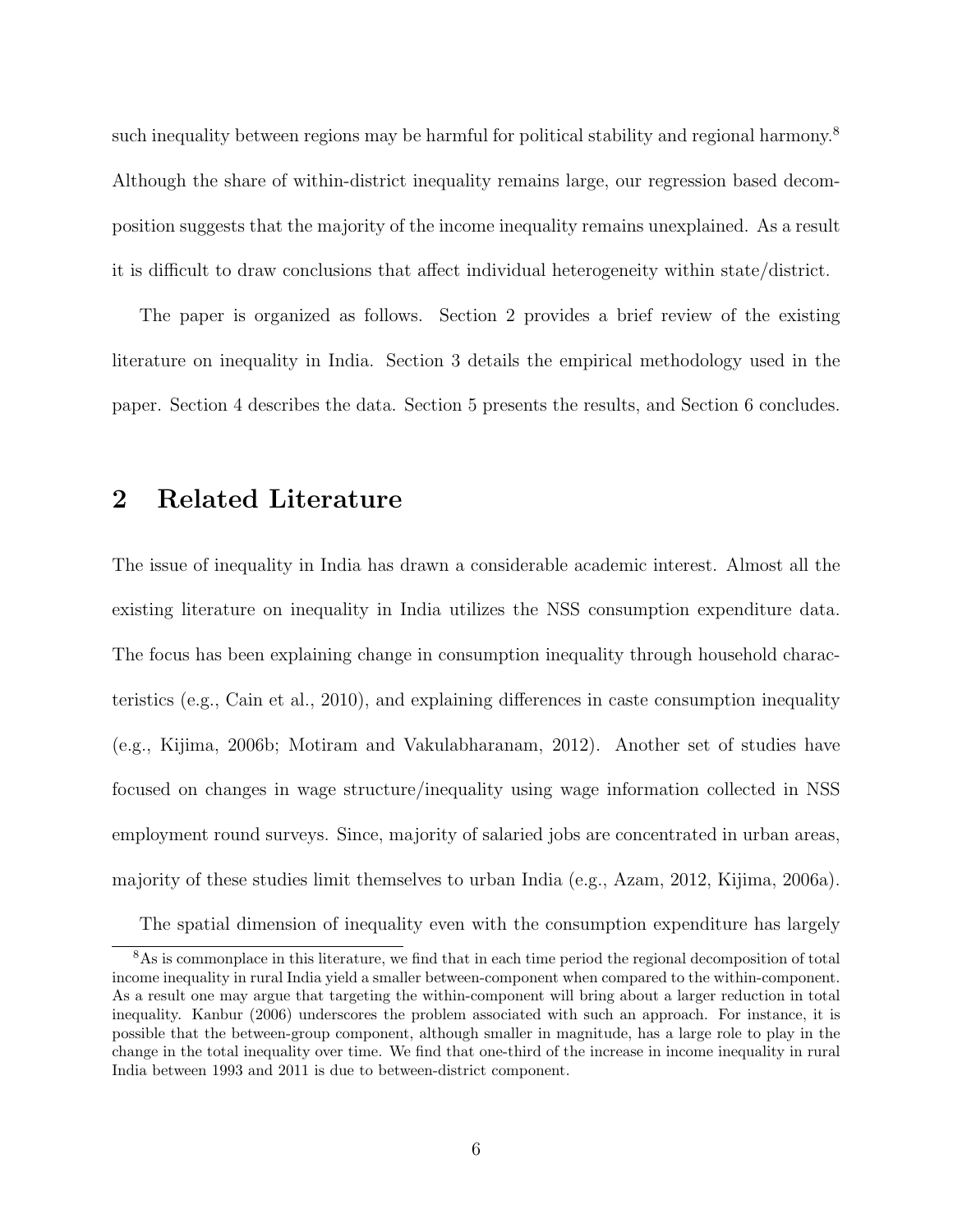remained under researched. In this relatively sparse literature, the focus has mostly been either on urban-rural differences (e.g., Chamarbagwala, 2010) or documenting state-level inequality based on consumption expenditure (e.g., Dev and Ravi,  $2007$ ).<sup>9</sup> There are only few studies that addressed the regional inequality in India using individual level data. Mishra and Parikh (1992) use NSS consumer expenditure data for 1977-78 and 1983, and divide the total inequality into within and between components based on states as geographic units. Motiram and Vakulabharanam (2012) use the NSS data and decompose inequality in consumption expenditure into within-state and between-state inequality. They find that the share contributed by the between component increased between 1993-94 and 2004-05 and this trend continued into the period 2004-05 to 2009-10.

## 3 Empirical Framework

#### 3.1 Regional Decomposition of Income Inequality

Our analysis of spatial inequality is based on individual income data. Following Gustafsson and Shi (2002), the individual incomes can be aggregated hierarchically to districts and the district-level income can be clustered to states. To illustrate this approach we first express total inequality in India as the weighted sum of inequality within each district and betweendistricts:

Total inequality in India = Within-district inequality + Between-district inequality (1)

<sup>9</sup>A number of papers study inter-regional convergence using aggregated per capita State Domestic Product (SDP). Their focus is often to test for unconditional and conditional convergence in per capita SDP across different states and union territories of India (Das and Barua, 1996; Nayyar, 2008).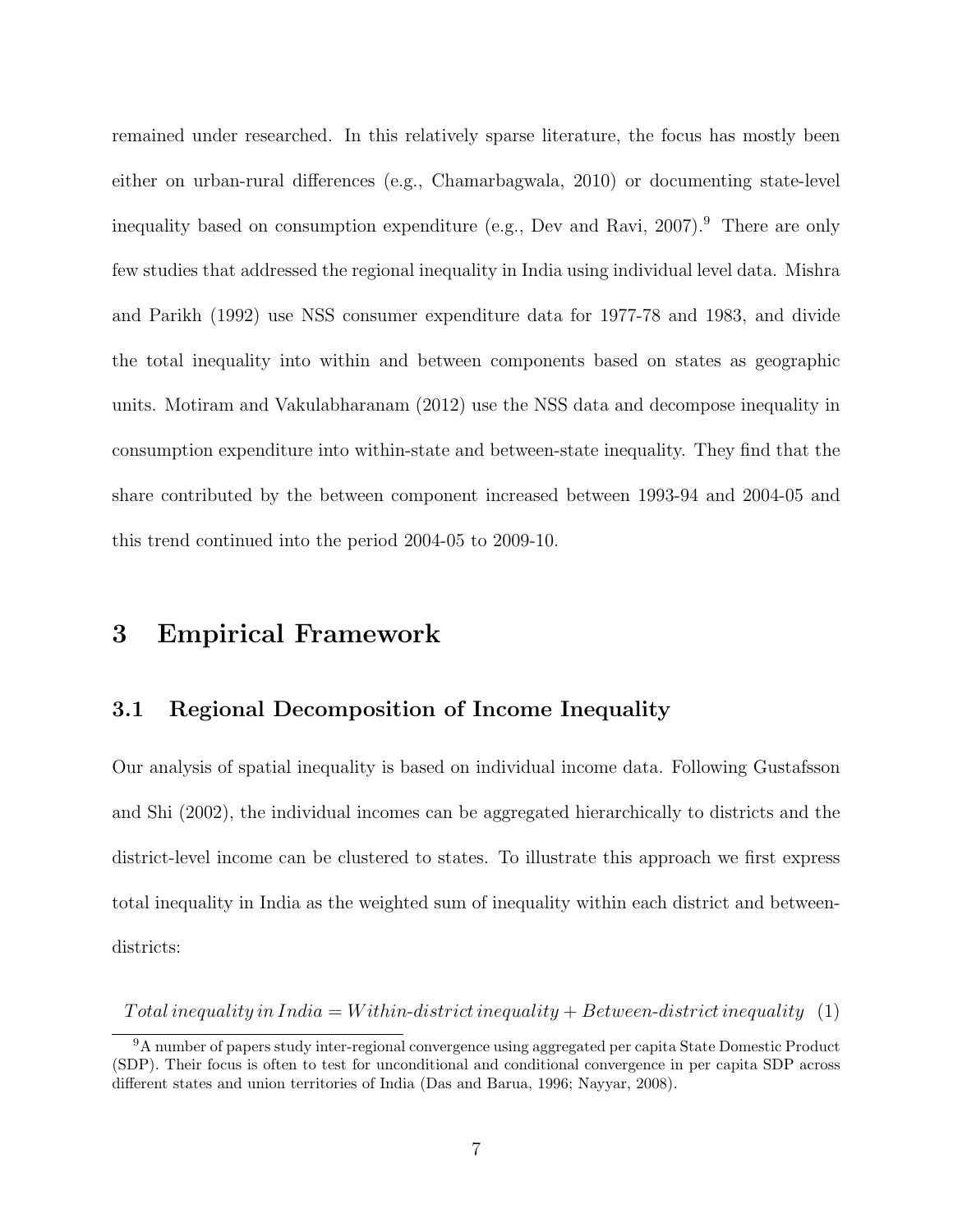This enables us to capture the inequality at the lowest administrative level possible from the survey data. As each district belongs to a state, we next aggregate district income to arrive at the average income for each state. Therefore between-district inequality can be expressed as sum of between-state and within-state inequality:

$$
Between-distributed inequality = Within-state inequality + Between-state inequality \quad (2)
$$
  

$$
\begin{array}{c}\n\text{(distinct-level)}\n\end{array}
$$

Hence, by implementing the above decomposition we can estimate the relative importance of spatial factors (between-components) at different levels of aggregation to income inequality in India. We use two widely used additively decomposable indices, namely, Theil coefficient and the mean log deviation (MLD), to estimate income inequality. Both belong to the family of generalized entropy (GE) inequality measures and satisfy the criteria that constitutes a good measure of income inequality.<sup>10</sup> The Theil Index is defined as:

$$
T = \frac{1}{n} \sum_{i=1}^{n} \left(\frac{y_i}{\bar{y}}\right) \log\left(\frac{y_i}{\bar{y}}\right)
$$
 (3)

where  $y_i$  is the per capita income of the *i*th individual,  $\bar{y}$  is the mean income per person, and  $n$  is the number of individuals.

The second index of generalized entropy family is the Mean Logarithmic Deviation (MLD)

<sup>10</sup>Haughton and Khandker (2009) details six criterion for a good measure of inequality: 1) Mean independence: if all incomes were doubled, the measure would not change. 2) Population size independence: if the population were to change, the measure of inequality should not change. 3) Symmetry: if any two people swap incomes, there should be no change in the measure of inequality. 4) Pigou-Dalton Transfer sensitivity: if the income is transferred from rich to poor, the inequality should decrease. 5) Decomposability: inequality may be broken down by population groups or income sources or in other dimensions. 6) Statistical testability: one should be able to test for the significance of changes in the index over time. They also note that statistical testability is less of a problem than it used to be because confidence intervals can typically be generated using bootstrap techniques.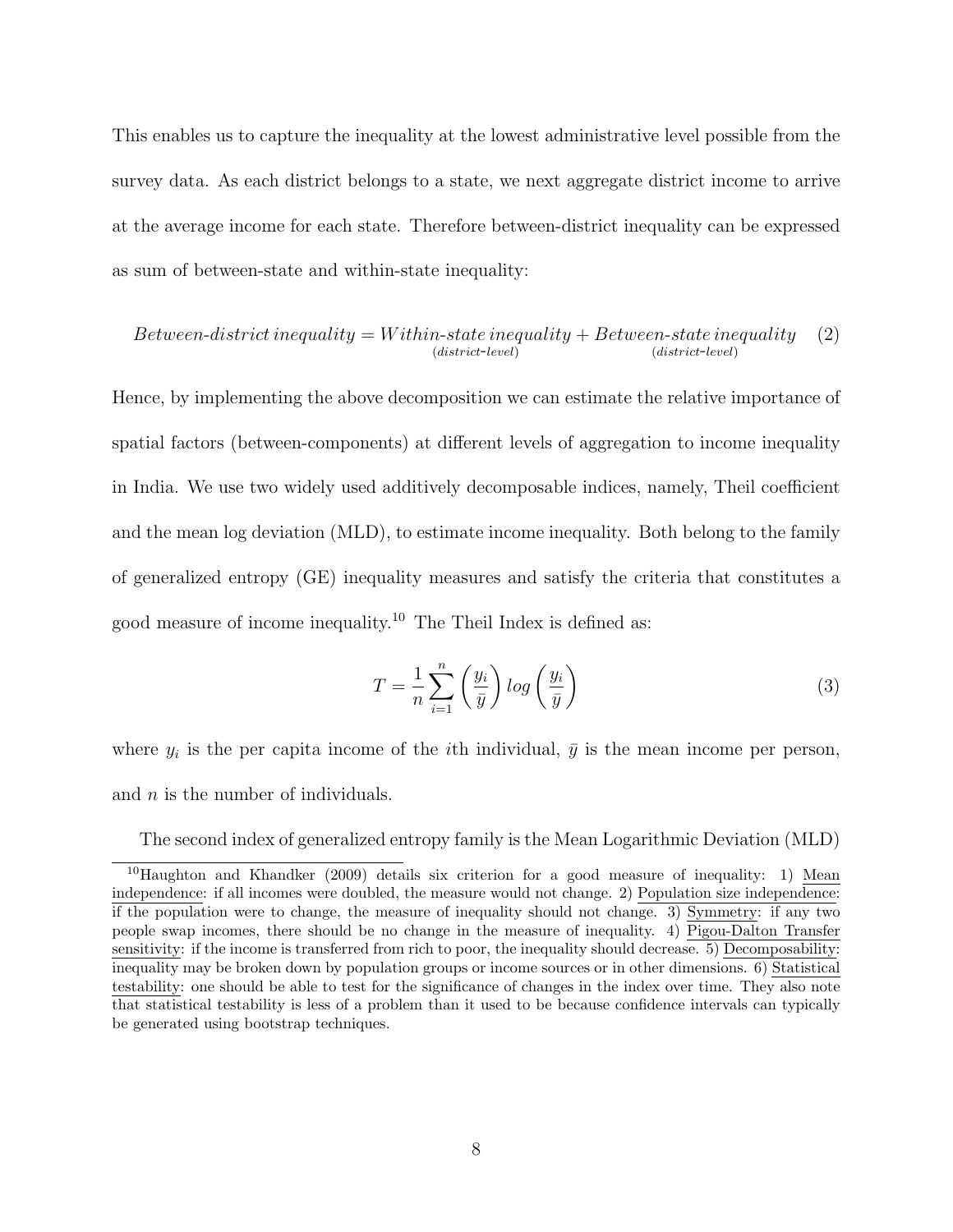defined as:

$$
L = \frac{1}{n} \sum_{i=1}^{n} \log\left(\frac{\bar{y}}{y_i}\right) \tag{4}
$$

If the sample is divided into  $k$  districts, the Theil index can be decomposed as:

$$
T = \sum_{j=1}^{k} \left(\frac{Y_j}{Y}\right) T_j + \sum_{j=1}^{k} \left(\frac{Y_j}{Y}\right) \log\left(\frac{Y_j/Y}{n_j/n}\right) \tag{5}
$$

where  $n_j$  is the number of individuals in the j<sup>th</sup> district,  $T_j$  is inequality within the j<sup>th</sup> district, Y is the total income of all n individuals in the sample, and  $Y_j$  is the total income in district k. The first term of the above equation represents within-group inequality while the second term measures the between-group inequality. The between-group term represents the level of inequality that would be observed if the income of each person is replaced by the mean income of his or her respective district. It therefore provides the most immediate answer to the counterfactual question "how much inequality would be observed if there was no inequality within district?" (Shorrocks and Wan, 2005).

The MLD can be decomposed as:

$$
L = \sum_{j=1}^{k} \frac{n_j}{n} L_j + \sum_{j=1}^{k} \frac{n_j}{n} log\left(\frac{\bar{y}}{\bar{y}_j}\right)
$$
(6)

where  $\bar{y}_j$  is the mean income in district j,  $\bar{y}$  is the mean income of entire sample (country), and  $L_j$  is inequality within the *j*th district. The first term of the above equation represents within-group inequality while the second term measures the between-group inequality.<sup>11</sup>

<sup>11</sup>We use publicly available Stata program "ineqdeco" written by Stephen P. Jenkins for our decomposition (Jenkins, 1999).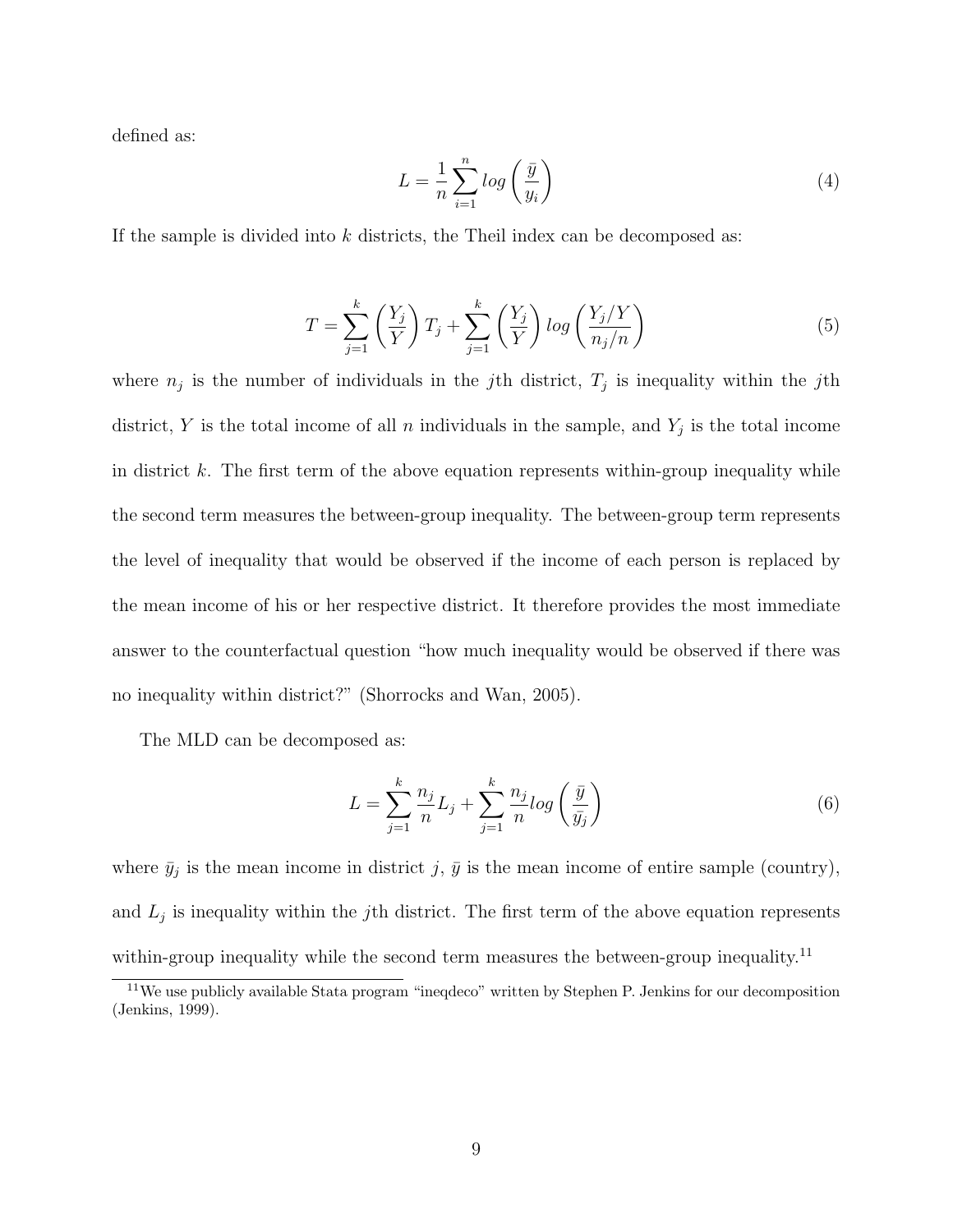#### 3.2 Regression-Based Decomposition of Income Inequality

We also use a regression-based decomposition that allows us to estimate the contribution of various household characteristics in addition to the spatial factors to total inequality in rural India. Further, we can estimate the extent to which these characteristics contributed to the change in inequality over time. Cowell and Fiorio (2011) show that there is a link between the between-component from the regional decomposition outlined in Section 3.1 and the sum of the estimated inequality shares of the indicator variables for geographical units (districts) in the regression framework. The two different measures of the between-component allow us to test the robustness of our findings for spatial inequality in India. In addition, we can also examine the role played by observed household characteristics in driving the income inequality over time. Hence, the regression-based decomposition offers additional insights about inequality dynamics and complements our regional decomposition analysis.

Following Fields (2003), we first estimate the following log-linear income generating process:

$$
y_j = \beta_0 + \sum_{k=1}^{K} \beta_k X_{kj} + \epsilon_j \tag{7}
$$

where  $y_j$  denotes the natural logarithm of per capita income of household j and  $X_{kj}$ refers to characteristic  $k$  specific to household j. These include the household demographic characteristics, household head characteristics such as age, education, occupation, household main income source, and indicator variables for districts. Table A3 in the appendix provides a complete list of the variables included in the regression model. Fields (2003) shows that one can treat each  $\beta_k X_k$  and the residual like an income source in the Shorrock's (1982)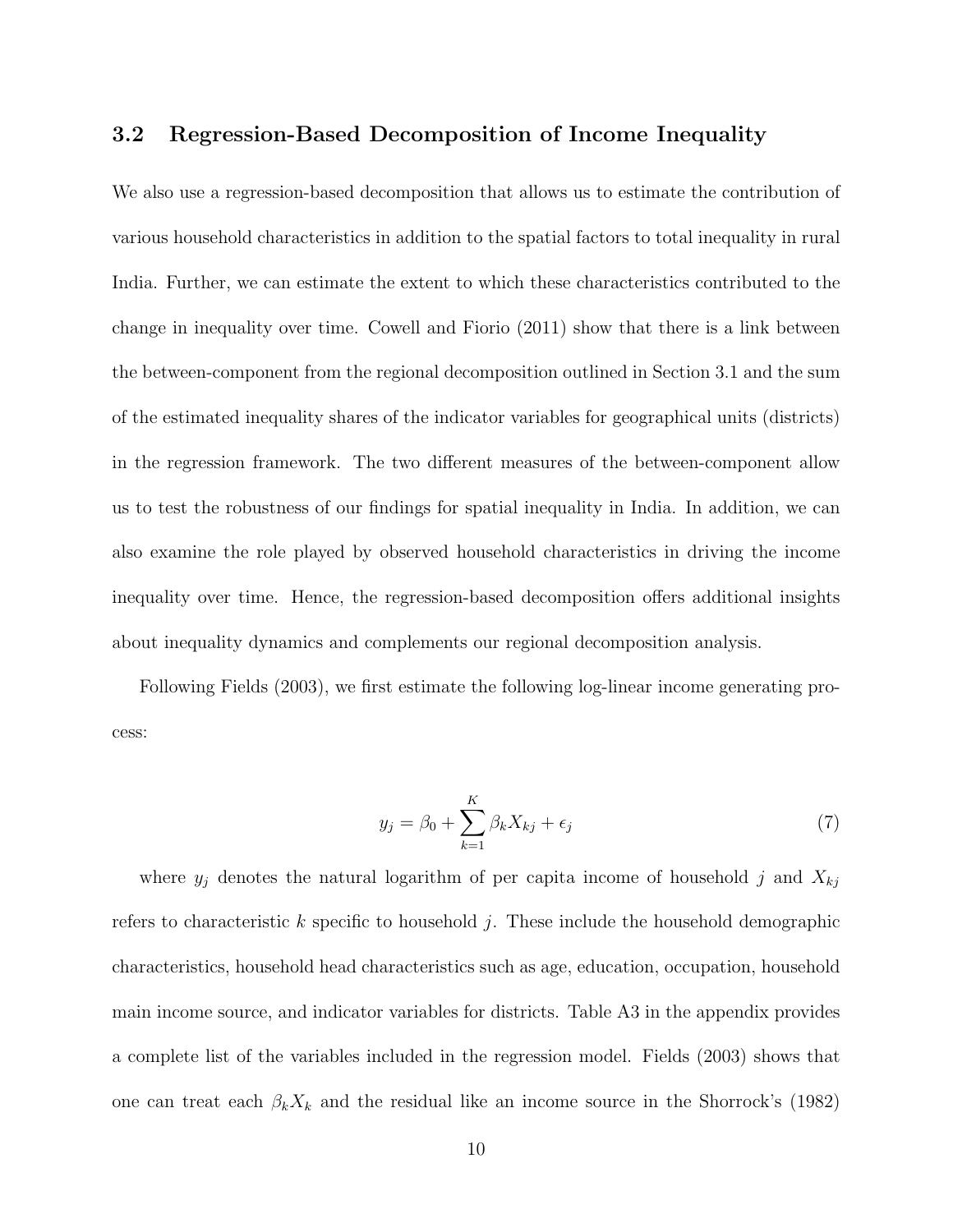sense, and define the relative characteristic inequality weight as:

$$
s_k(y) = \frac{Cov(\hat{\beta}_k X_k, y)}{\hat{\sigma}^2(y)}
$$
(8)

Using these shares it is straightforward to derive the contribution of household characteristic k to the change in any measure of income inequality  $I(Y)$  between 1993 and 2011 as follows:<sup>12</sup>

$$
\Delta I_k = \frac{s_k^{2011} \times I^{2011} - s_k^{1993} \times I^{1993}}{I^{2011} - I^{1993}}
$$
\n(9)

## 4 Data

We use two large scale household surveys collected in 1993-94 and 2011-12 (henceforth, 1993 and 2011, respectively). The 1993 survey, known as Human Development Profile of India (HDPI), was conducted by National Council of Applied Economic Research (NCAER), and the 2011 survey known as India Human Development Survey-2 (IHDS-2) was collected jointly by NCAER and the University of Maryland.<sup>13</sup> The HDPI is a random sample of 33,230 households from rural India, located in 16 major states, 195 districts and 1,765 villages. The IHDS-2 was administered across all states both in urban and rural areas, and surveyed 27,579 households in rural India and 14,573 households in urban India. As one of the objective of

<sup>&</sup>lt;sup>12</sup>Fields (2003) argues that the inequality index  $I(Y)$  should be is continuous, symmetric and  $I(\mu, \mu, \ldots, \mu) = 0$ , where  $\mu$  is the mean income. Virtually all inequality indices satisfy these conditions, including the Gini coefficient, the Atkinson index, the generalized entropy family, the coefficient of variation, and various centile measures (Fields, 2003).

<sup>&</sup>lt;sup>13</sup>IHDS data is publicly available from Inter-university Consortium for Political and Social Research (ICPSR). HDPI data can be accessed from NCAER on request. See ihds.info, Shariff (1999), and Desai and Vanneman (2015) for details.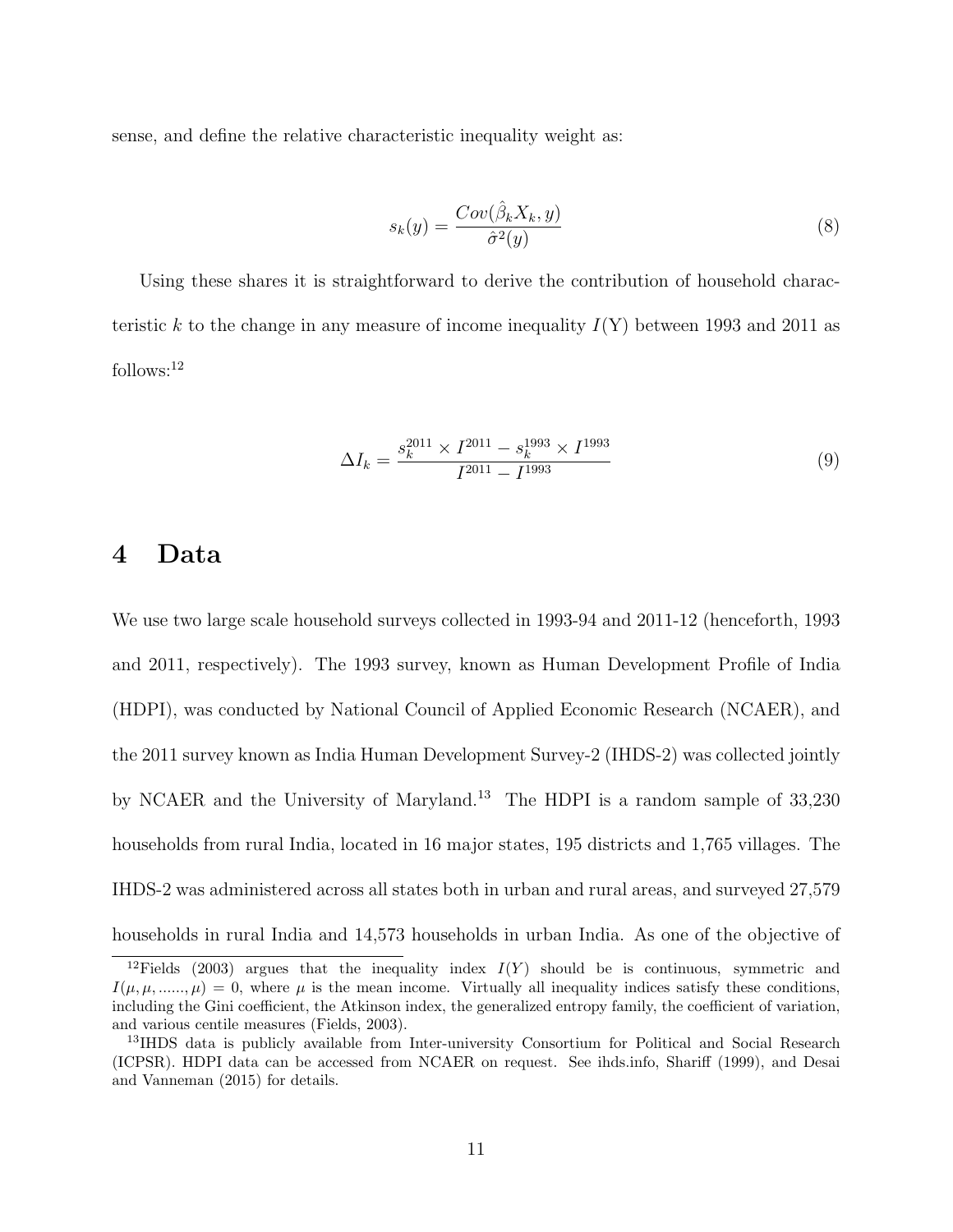this paper is to compare the changes in income inequality, we restrict our rural sample to only those 16 major states which were part of 1993 sample to maintain comparability between 1993 and 2011.<sup>14</sup> We further restrict our 2011 sample to only those districts that are covered in the 1993 data.<sup>15</sup> Thus, our rural sample in 2011 contain not only the same number of districts but also the same districts as our rural sample in 1993.<sup>16</sup> Our 2011 working sample include  $24,855$  rural households and  $14,456$  urban households.<sup>17</sup>

The HDPI and IHDS collect detailed information on household income from various sources.<sup>18</sup> The definition of income remains similar across the two data sets. Although the IHDS-2 collected consumption expenditure in addition to income, the HDPI only collected expenditure on food, education, and health, and not overall consumption expenditure. Hence, in order to contrast the trends observed in income data with those in consumption expenditure data, we use the widely used NSS consumption rounds. NSS administer large scale household consumption rounds every five-year that collects detailed information of household expenditure. The available NSS consumption rounds that overlaps with the same time horizon as HDPI/IHDS were collected in 1993-94 and 2011-12. Unfortunately, the

<sup>&</sup>lt;sup>14</sup> According to Census 2011, these major 16 states accounts for 97.5% of the total rural population. In 2001, the state of Jharkhand, Chattisgarh, and Uttarakhand was carved out from Bihar, Madhya Pradesh, and Uttar Pradesh, respectively. In 2011 data these split states are recoded as parental states.

<sup>15</sup>Shorrocks and Wan (2005) suggest a non-decreasing relationship between the number of groups and the magnitude of the between-group inequality. They argue that an increase in the number of groups will increase the opportunities for differentiating between the group mean values used in the calculation of between-group, thereby causing the value of between-group to rise.

<sup>&</sup>lt;sup>16</sup>Some districts were split in two or more districts between 1993 and 2011. In that case we recoded the 2011 split districts to parental districts as identified in the 1993 data. In the 1990s, there were 466 districts in India (according to Census 1991), which implies an average population of 2.6 million per district in 2011 (Census 2011).

<sup>17</sup>We also dropped households that has negative or zero income in 2011.

<sup>18</sup>The different sources of household income include: a) Farm income: value of production for sale and own consumption, and income generated from allied agricultural activities like cattle tendering; b) Salary Income: salaries from regular employment; c) Agricultural and non-agricultural wages: wages from casual employment in agriculture and non-agriculture activities; d) Income from self-employment activities; e) Income from rent, pension, remittances etc.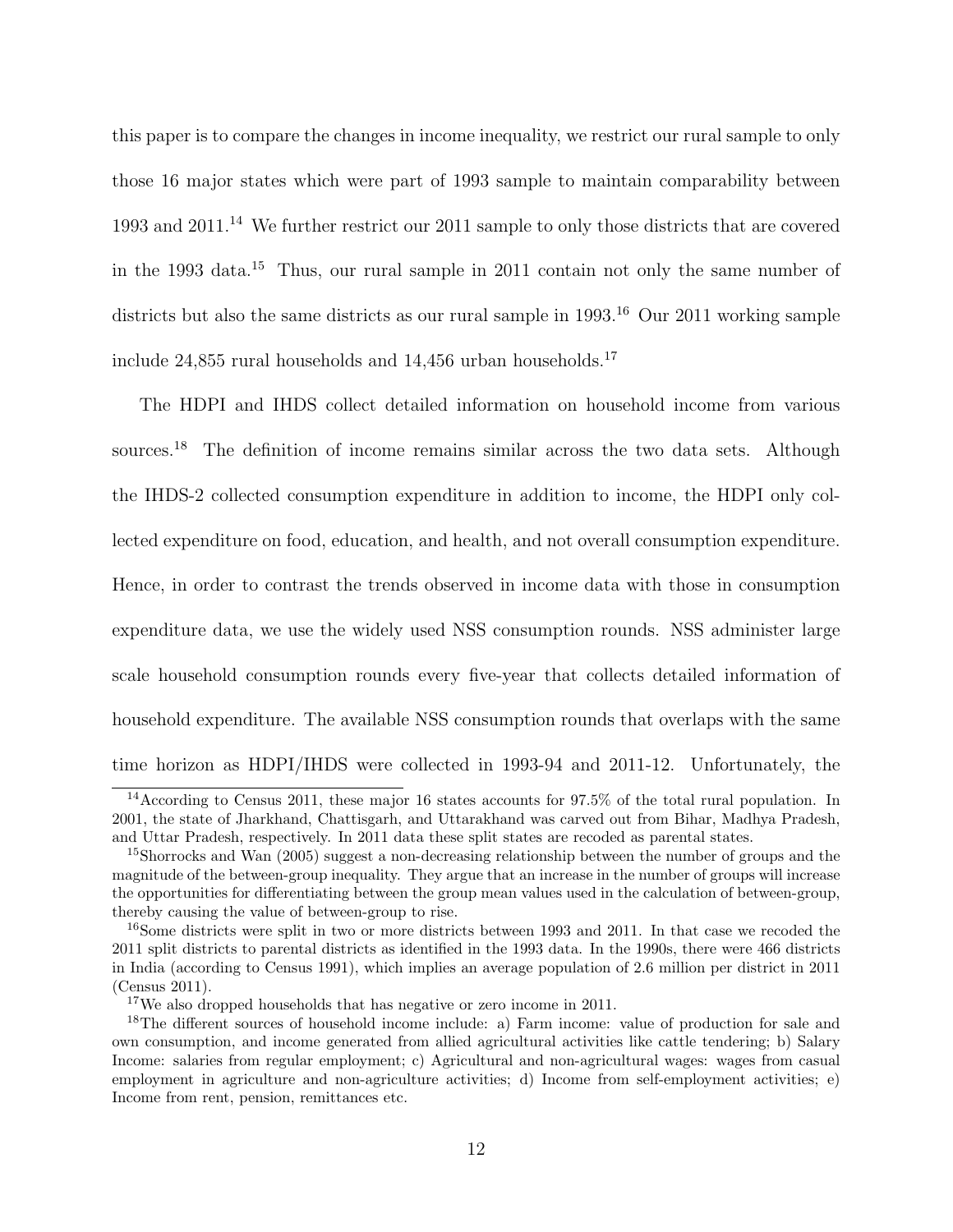1993-94 data does not provide the district identifier which is our lowest geographical area of analysis. As a result we use the NSS consumption round data for 1999-00 and 2011-12. We ensure that both 1999-00 and 2011-12 NSS data contain the same set of districts. Since, the NSS were administered both in urban and rural area, we are able to comment on changes in inequality in both urban and rural India based on consumption expenditure.

Household income (consumption expenditure) is normalized by household size to get per capita levels which is used throughout our empirical analysis. We also account for the survey weights provided in the data and household size.<sup>19</sup> To adjust for price changes over time we use state-level poverty line estimates. Table 1 provides the information about the number of households/individuals in each state in our rural sample. Column (3) and (4) of Table 1 provide the maximum and minimum number of individual observations in district within a state.

## 5 Empirical Findings

#### 5.1 Inequality in rural India

According to Census 2011, about 69% of the Indian population reside in rural areas. Therefore, changes in income inequality in rural India affects a much larger population than changes in income inequality in urban India. Table 2 presents the decomposition of total rural inequality into within and between components at different levels of aggregation for 1993 and 2011. Column (7) and (8) of the Table 2 presents the change in contribution of

<sup>19</sup>Household weight is multiplied by household size to obtain distribution of persons.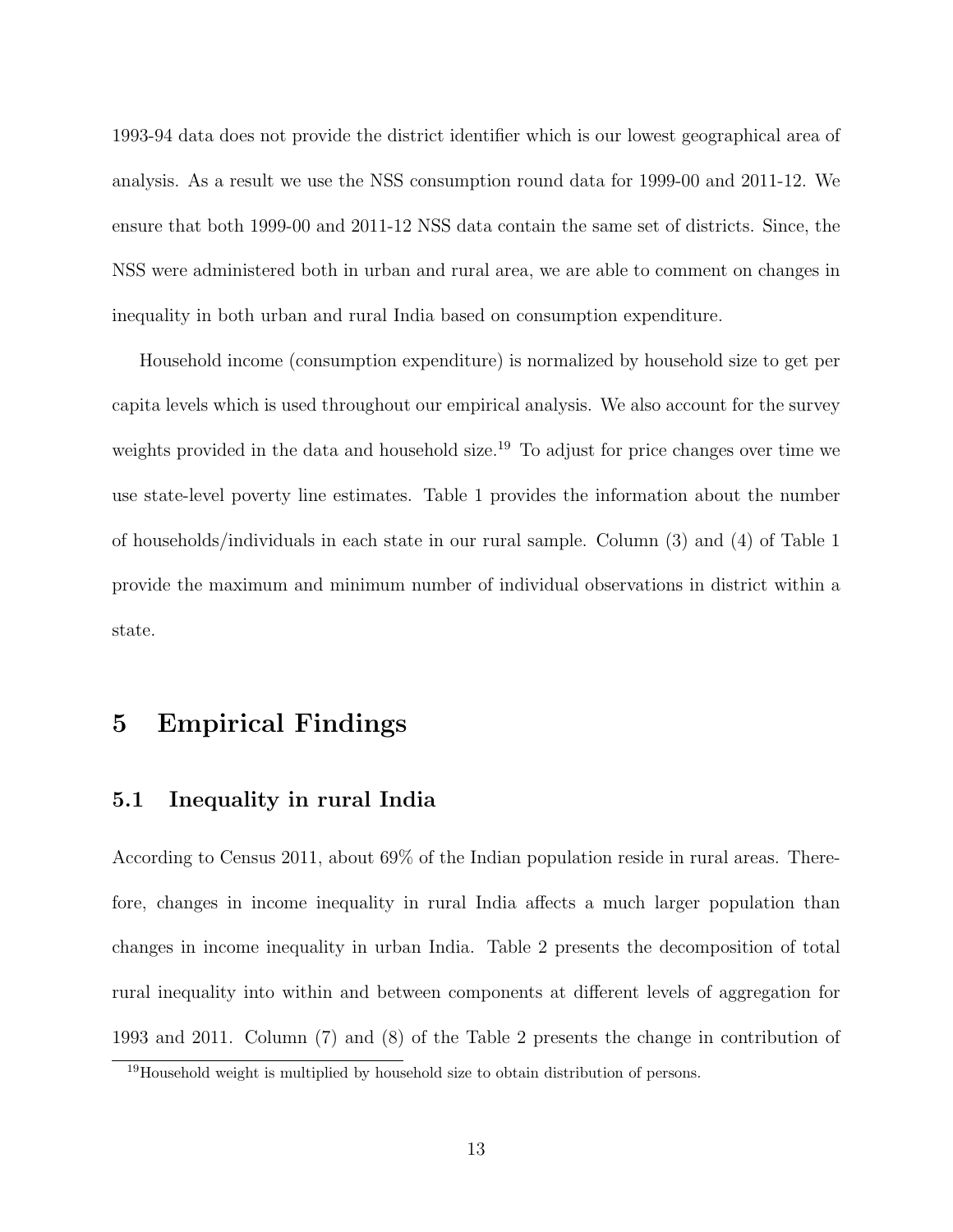each component between 1993 and 2011. At the all India level, we find that rural inequality has increased substantially between 1993 and 2011. The MLD index increased from 0.356 in 1993 to 0.474 in 2011, an increase of 33 percent; the Theil index increased from 0.394 in 1993 to 0.549 in 2011, an increase of 39 percent. Similarly, the Gini for income increased from 0.450 to 0.508, an increase of around 13 percent.<sup>20</sup>

The decomposition of the total rural income inequality into within-district and betweendistrict components indicates that most of the rural inequality can be attributed to the within-district component in both years. However, the share of this component in total income inequality declined between 1993 and 2011. In contrast the share of the betweendistrict component increased from 14 (13) percent based on MLD (Theil) to 19 (18) percent during this period. These results imply that if we equalize the average per capita income across districts then almost one-fifth of the total rural income inequality will disappear in 2011.

The decomposition of the between-district income inequality into within-state (district level) and between-state (district level) components highlight the rising importance of spatial factors in rural income inequality. From Table 2, we observe that within-state (district level) contributes 6-7 percent of the total rural inequality and its share does not change over time. In contrast, the share of between-state (district level) increased to 12 percent in 2011 from 7-8 percent in 1993. Hence, if we equalize the average per capita income across different states in our sample then more than one-tenth of the total rural income inequality will

<sup>20</sup>We also computed consumption inequality in rural India using the NSS consumption expenditure data for 1993-94 and 2011-12. The Gini coefficient in consumption expenditure for rural India increased from 0.286 in 1993 to 0.311 in 2011-12: an increase of 9 percent. Hence, inequality increased in rural India between 1993 and 2011 based on both income and consumption measures.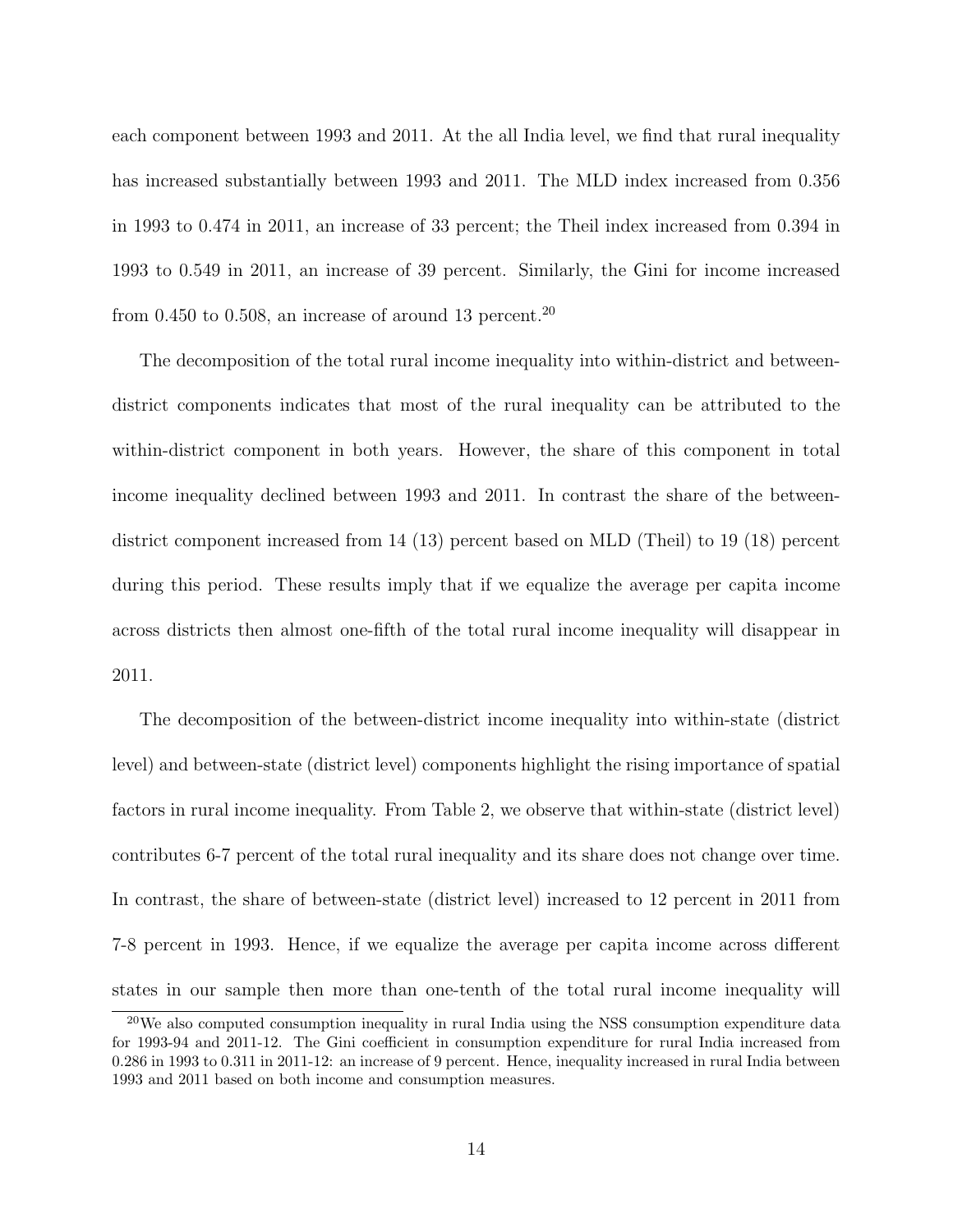disappear in 2011. It is also worth noticing that the increase in inequality between 1993 and 2011 is driven by an increase in both within-district and between-district components. For instance, in terms of MLD, 34 percent of the increase in rural income equality can be attributed to the increased mean differences in average per capita income across districts, i.e., the between-component. Importantly, about four-fifth of the increase in between-district inequality between 1993 and 2001 is contributed by an increase in between-state inequality. Moreover, the between-state income differences account for about one-quarter of the total increase in rural income inequality between 1993 and 2011. Hence, our results indicate that the inter-state inequality played an important role in driving the total rural income inequality implying a significant divergence in income per capita across states in India. This is also evident from the fact that the standard deviation of mean per capita income across states more than doubled during our sample period.

We also computed an equivalent of Table 2 using NSS consumer expenditure data for 1999-00 and 2011-12.<sup>21</sup> Table A1 in the appendix presents those results. There are two important findings from this Table. First, all three measures of inequality—Theil, MLD, and Gini– suggest a much lower level of inequality in rural India when compared to income inequality. Second, both within and between component contributed to increase in consumption inequality between 1999 and 2011. The between-state inequality contributed about 29 (16) percent of the total increase in inequality based on MLD (Theil) index. These results indicate that in terms of inequality trend, both consumption and income data exhibit similar

<sup>&</sup>lt;sup>21</sup>As discussed in the data section, we are unable to decompose the inequality at district level using the 1993 NSS consumer expenditure data as the 1993 data does not identify districts. The closest NSS consumer expenditure data available is 1999.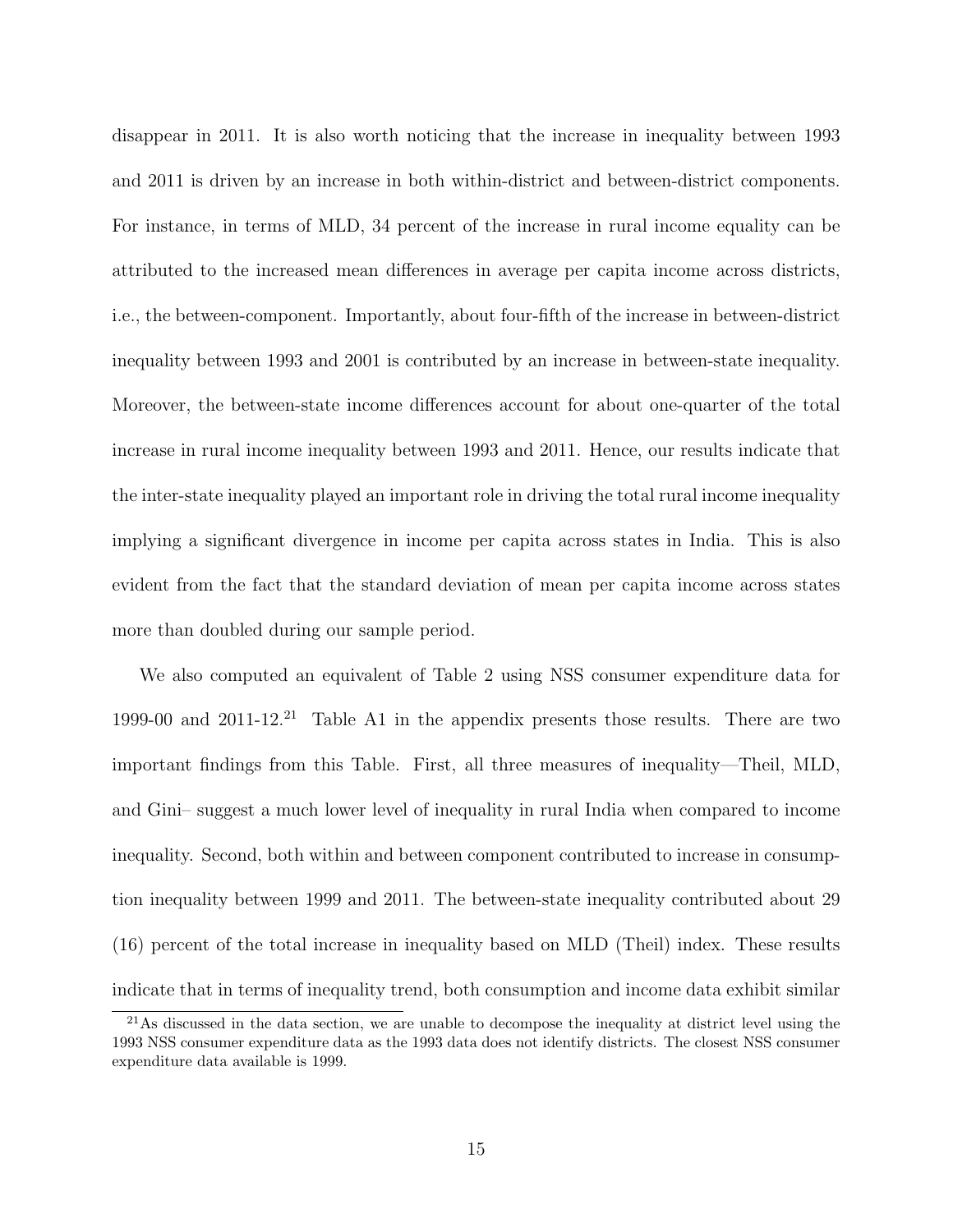patterns during our sample period.

In Table 3a and 3b we present state level per capita income at 2011 prices, measures of income inequality, and the decomposition of the state level income inequality into betweendistrict and within-district components. There are several findings of interest. First, with the exception of Madhya Pradesh, every state in our sample has witnessed an increase in rural average real per capita income. Second, between 1993 and 2011, eleven out of sixteen states have witnessed an increase in income inequality in terms of all three measures of inequality.<sup>22</sup> Hence, the rising rural inequality in the presence of rising incomes during our sample period is a pan-India phenomenon and not limited to a small number of states. Third, from the decomposition results we find that the within-district inequality accounts for almost all of the state-level inequality, averaging 93 (94) percent for MLD (Theil) in both years.

To summarize the discussion in this section, our results indicate that rural income inequality has been on the rise in India since 1993 in the presence of rising rural incomes. Although in both time periods a large share of the total income inequality was accounted for by the within-district component, the between-component has become increasingly important in explaining the increase in inequality during this period. This suggest that spatial factors are becoming an important driver of inequality over time in rural India.

 $22$ Note that of the five states that witnessed a decline in income inequality, only for Karnataka and Tamil Nadu, all three measures of inequality indicated a decline.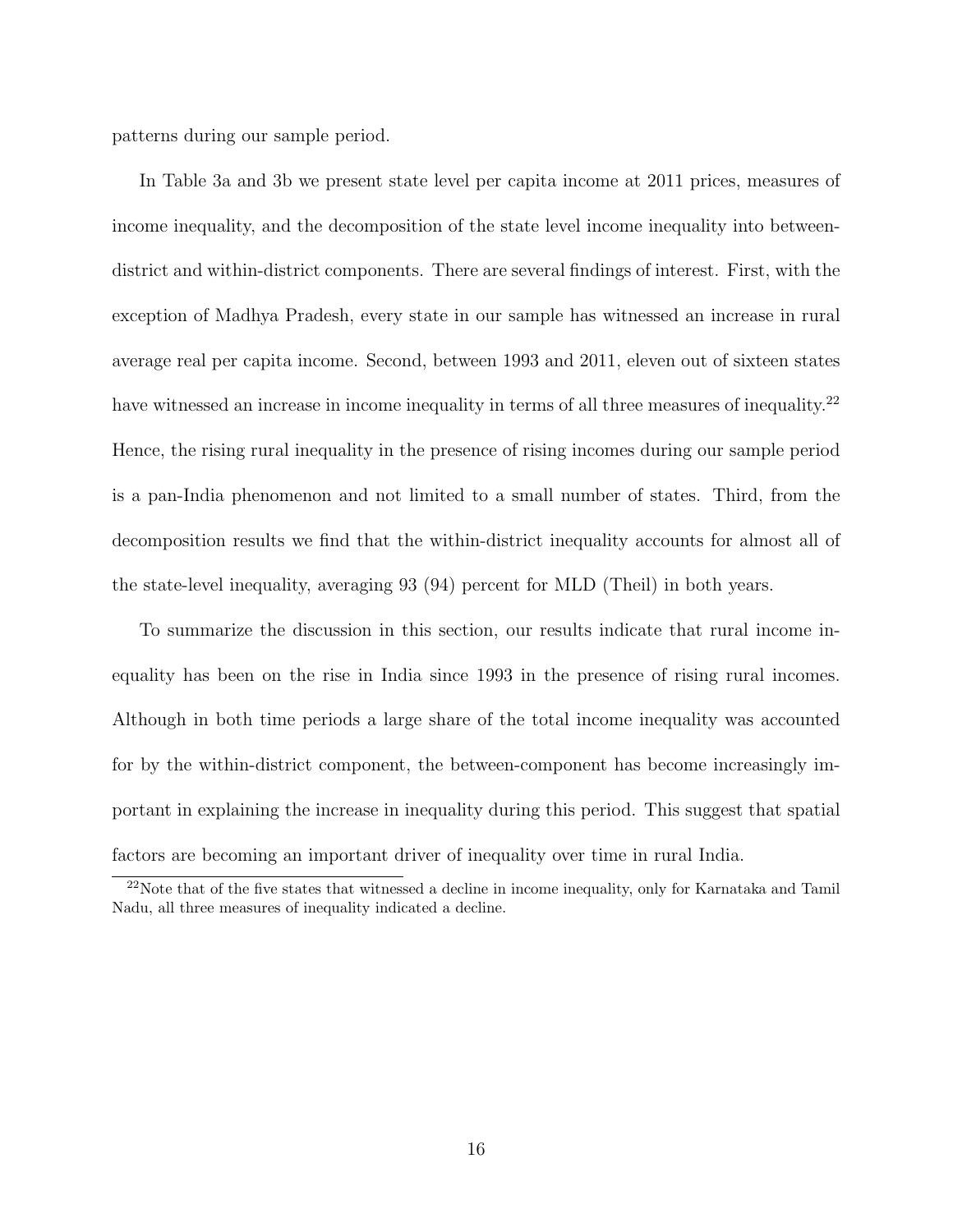#### 5.2 Inequality in Urban India

In Table 4 we present the level of urban income inequality and its decomposition at different levels of regional aggregation for 2011.<sup>23</sup> In terms of all three measures of inequality urban income inequality in India is lower than the rural income inequality as reported in Table 2. In contrast, the consumption inequality from NSS consumption expenditure data suggest a higher consumption inequality in urban India in both 1999 and 2011 (see appendix Table A1 and  $A2$ ).<sup>24</sup> Further, the decomposition of total urban income inequality reveals that although a large part of total income income inequality in urban areas can be attributed to within-district inequality, between-district inequality is also important. For instance, if the average income across districts are made equal, then the total income inequality in urban India will decrease by one-fifth. However, the decomposition of between-district inequality in urban India yields different results compared to rural India. The between-state (districtlevel) component only accounts for 7 percent of the total income inequality observed in 2011 in urban India, whereas it accounted 12 percent for the total rural income inequality.

For comparison, appendix Table A2 provides similar estimates based on NSS consumption expenditure for urban India for 1999 and 2011. Based on all three measures of income inequality the consumption inequality in urban India has also increased between 1999 and 2011. Moreover, both within and between-district component of consumption inequality increased over time. Importantly, about 41-45% of the increase in consumption inequality

<sup>&</sup>lt;sup>23</sup>We cannot compare the inequality in urban India in 2011 to 1993 as the 1993 HDPI survey was only administered in rural India. Although the earlier wave of IHDS collected in 2004-05 also has an urban sample, we do not use that as the time span is too short to capture the role of spatial factors.

 $^{24}$ As consumption expenditure data was also collected in the 2011 IHDS survey, we calculated the consumption inequality in both urban and rural India using IHDS consumption expenditure data. The Gini suggests a marginally higher consumption inequality in urban India, while the other two measures—Theil and MLD—suggest a marginally lower consumption inequality in urban India.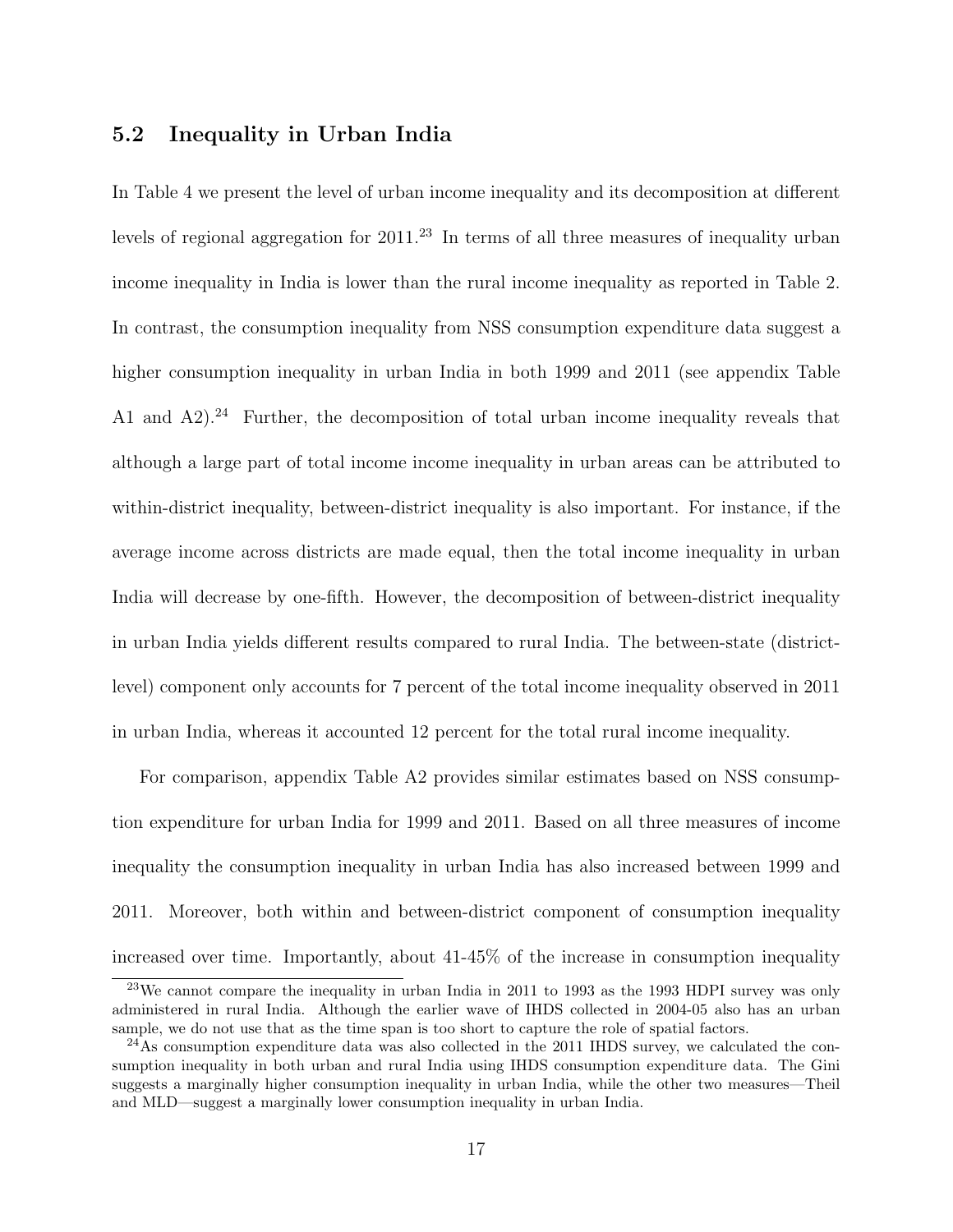observed during 1999-2011 is contributed by increased differences across districts. The nature of the increase in between-district consumption inequality is different in urban areas compared to rural areas. In contrast to rural areas, where most of the increase in betweendistrict consumption inequality is driven by increased differences in average consumption expenditure across states, in urban areas, the most of the increase in between-district consumption inequality is within-state. For example, in 2011, only 5 (6) percent of consumption inequality in urban India can be attributed to state-level mean consumption expenditure differences based on Theil (MLD). In contrast the state level differences accounted for 19 (15) percent of total consumption inequality in rural India. Moreover, the share of state-level differences in total consumption inequality remain same between 1999 and 2011 in urban India, while it increased in rural India.

These findings indicate that the nature of inequality and its evolution differ between rural and urban areas, with the spatial factors playing a much more important role in rural India during our sample period. In order to effectively address rising inequality in India the public policy discussions should take cognizance of this difference as it may necessitate using different policy tools in rural and urban India.

#### 5.3 Comparison with Emerging Economies

In this section we compare India's income inequality experience with that of other emerging economies of the world. We begin by comparing our findings with the Chinese experience for the following two reasons. First, both countries have experienced rapid economic growth after successfully initiating market-oriented reforms, since 1980s in China and 1990s in India.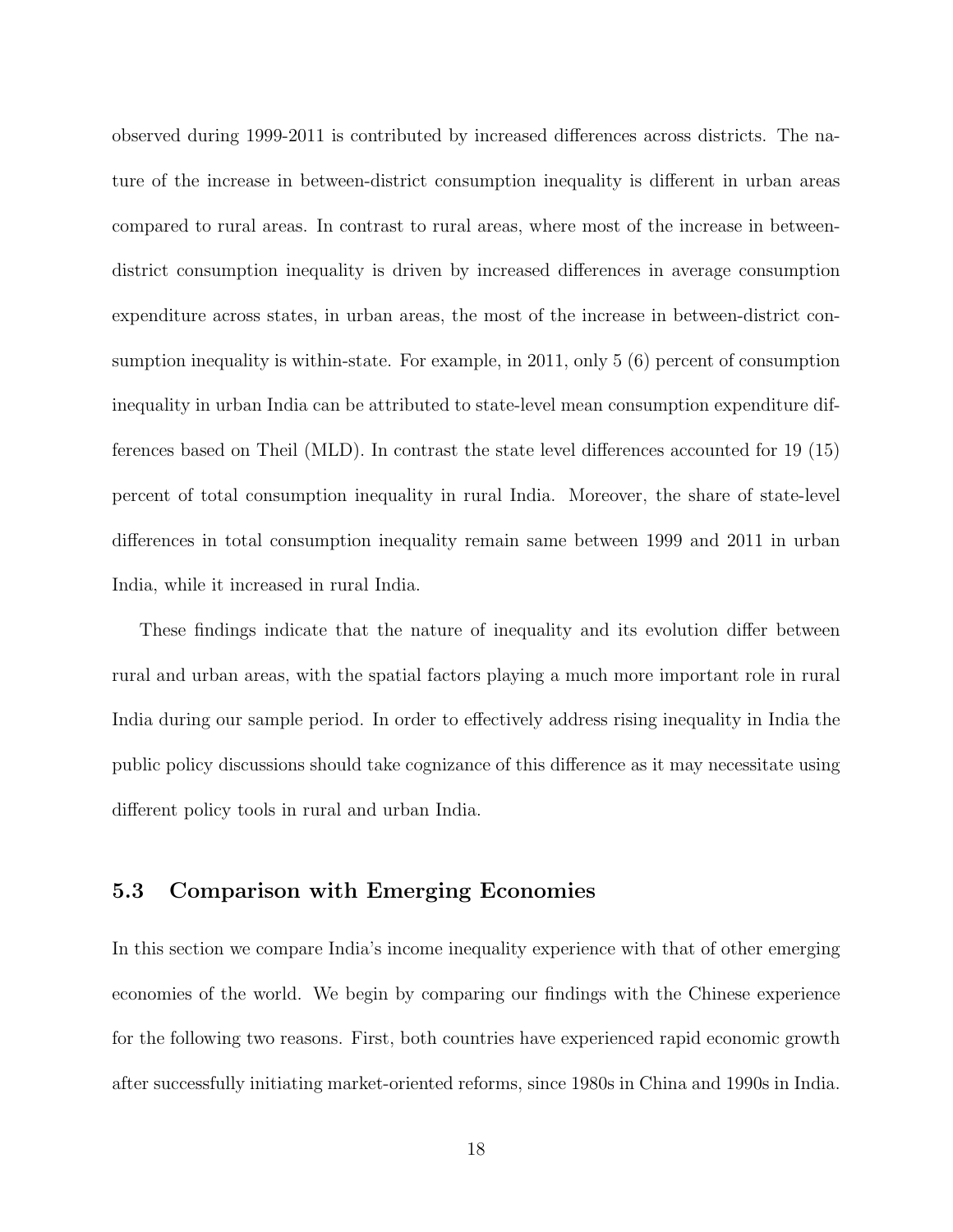Second, there is a large literature documenting rapidly rising income and consumption inequality in China which allows us to examine the differences in inequality dynamics for these two major economies in Asia. Gustafsson and Shi (2002) examined rural income inequality in China between 1988 and 1995 using household level income data. They find a significant spatial component to the rising income inequality in China during this period. They report that depending on the inequality measure used, mean income differences across counties account for around 52-64 percent of the increase in total rural inequality in China. Yu et al. (2007) used village data for China and studied the evolution on income inequality between 1997 and 2002. They find a large role for spatial factors with more than three-quarters of the rural income inequality in 1997 and 2002 in China accounted for by equalizing incomes across townships. In comparison to China, based on the results presented in this paper the within-component plays a larger role in accounting for income inequality in India. Nonetheless, the between-component has become an important contributor to the increase in overall rural income inequality. For instance, we find that mean income differences between districts can explain 30-34 percent of the increase in the total rural income inequality in India between 1993 and 2011.

Another interesting comparison with China is in terms of the level of inequality based on income and consumption data. Our results indicate that for India inequality based on income per capita is much higher than the level obtained using consumption per capita. This is in contrast to the findings of Cai et al. (2010) who find that in China consumption based inequality parallels income inequality closely and is the bigger of the two during the 1992-2003 period. They argue that this could be partly due to under-reporting of income in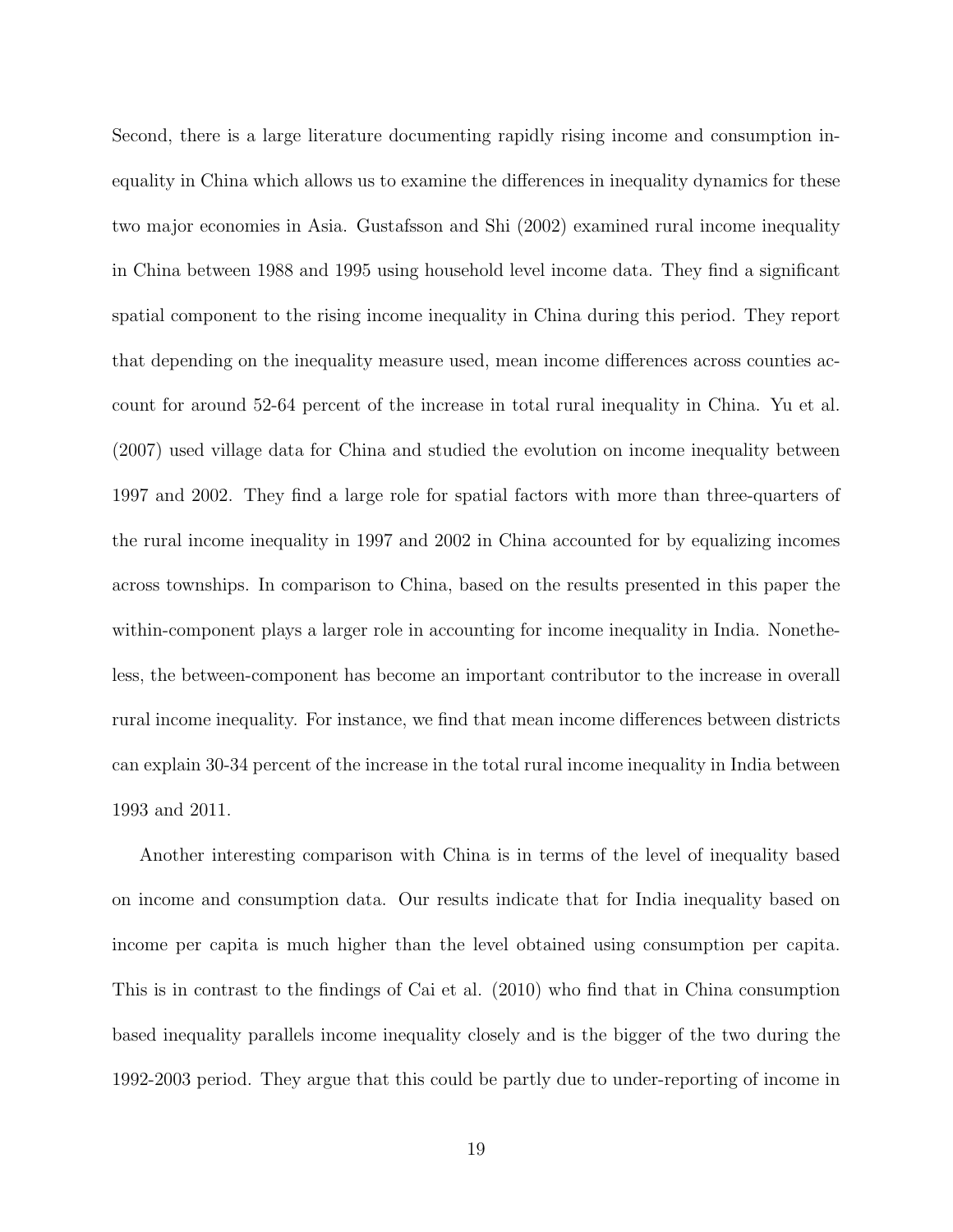China and lack of consumption smoothing and insuring by Chinese households.

Yemtsov (2005) decomposed the regional inequality for Russia and found that in terms of the levels, most of the national inequality in Russia can be attributed to the within-region component (75 percent in 1994 and 68 percent in 2000). However, in terms of the trend, most of the increase in total inequality between 1994 and 2000 was due to the mean income differences between regions. Bayar (2016) investigates regional inequality across different regions for Turkey and finds that the within-region component is the dominant factor in the total income inequality in Turkey during 2006-2013. These patterns are similar to the findings reported for India in this paper.

#### 5.4 Regression Based Decomposition

In this section, we discuss our findings from the regression-based decomposition of income inequality in rural India. Table A3 in the appendix presents the estimation results of equation (7) for 1993 and 2011. We find that the income generating model does a much better job of explaining variance of log income in 1993 when compared to 2011. In 1993, the variables included in the regression together explain 44.6% of the variance in log-income. In contrast, the included variables only explain 31.9% of the variance in log-income in 2011.

Table 5 presents the factor inequality weights of variables for year 1993 and 2011, using the Gini coefficient as the measure of inequality. The residual—the part of inequality unexplained by the household characteristics in the regression—accounts for a large amount of total income inequality. This is common in regression based inequality decomposition (see, e.g. Brewer and Wren-Lewis, 2015; Cain et al., 2010; Cowell and Fiorio, 2011). For example,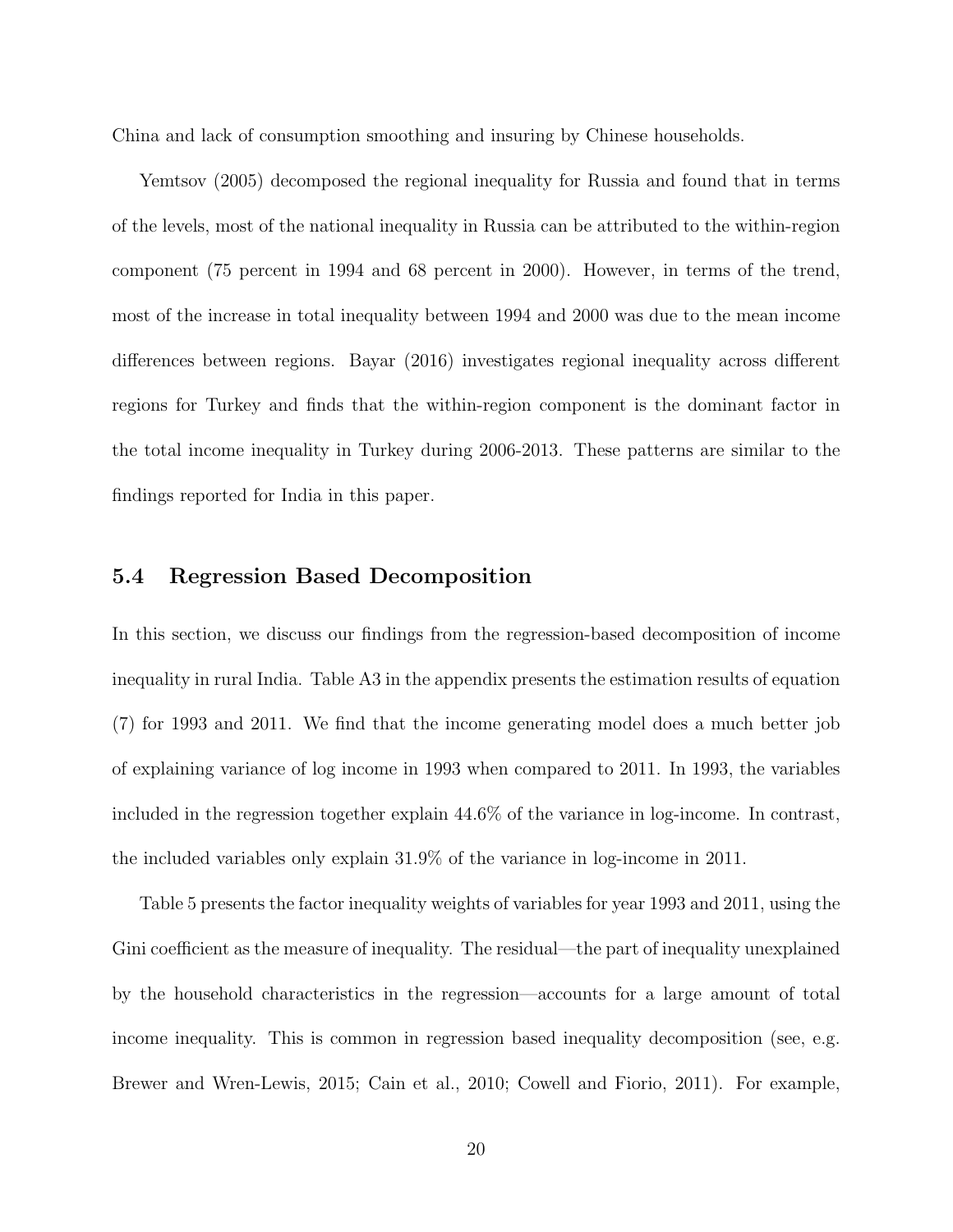Cain et al. (2010) carried out similar regression based decomposition for India using the consumption expenditure data from NSS for year 1993 and 2004, and controlling for state fixed effects. They find much higher residual inequality weight in rural India, compared to ours. They find residual inequality weight of 79.66 percent in 1993 which declined marginally to 76.08 percent in 2008. From Table 5 we observe that residual inequality weights are 57.69 percent and 68.15 percent in 1993 and 2011, respectively.

After the residual, the district fixed effects are the most important variable, with a factor inequality weight of  $12\%$  in 1993 and  $14\%$  in 2011. In column (4) and (5) of Table 5, we control for states fixed effects and find that the inequality weights are 5.5 and 8.7 percent in 1993 and 2011, respectively. Importantly, the inequality weight of geographical factors has increased between 1993 and 2011 which confirm our earlier finding of increasing role of spatial factors. Amount of land cultivated together with whether cultivate land or not has the third largest inequality weight in 1993. However, the weight of these variables declined considerably between 1993 and 2011.

Column (3) of Table 5 presents the contribution of different factors in change in Gini between 1993 and 2011 based on equation (7). Caste, education, household income source, and land contributed negatively in total change in Gini between the two time periods. However, these negative impacts are outweighed by a large positive contribution from residual inequality. Interestingly, the district fixed effects that capture the spatial component are the second largest contributor to the increase in total income inequality observed. Hence, our regression based decomposition results reiterate the increasing importance of spatial factors in the accounting for level and increase in inequality observed in rural India.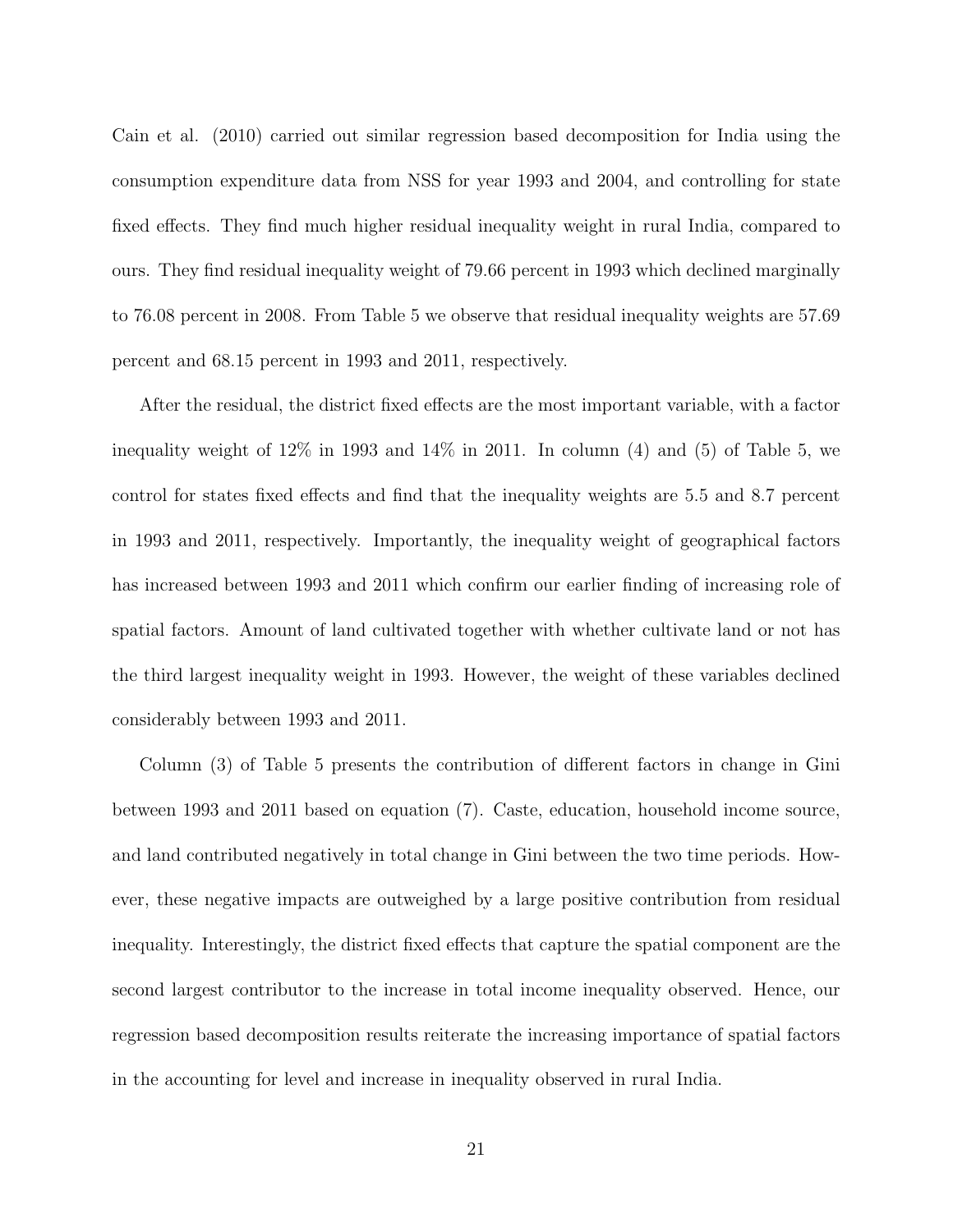# 6 Conclusion

In this paper, we study income inequality in India with a focus on the spatial dimension. We examine how much of the total income inequality can be attributed to the spatial factors using district and states as two different levels of aggregation for our individual level income data, and whether the importance of spatial factors has increased over time.

We find that income inequality in rural India has increased between 1993 and 2011, and changes in average income across districts contributed about one-third to the observed increase in income inequality during this period. Importantly, these difference across districts are mostly due to the increasing differences in average rural income across states. In contrast to rural India, we find that most of the between-district differences in urban India are due to the within-state component. This highlights an important difference in the nature of income inequality between urban and rural India: the contribution of state average income differences is smaller in urban India when compared to rural India.

We also compare these findings to inequality based on per capita consumption expenditure data from NSS for 1999 and 2011. In both urban and rural areas, we find that the level of inequality is much lower when we use consumption data than the level of inequality based on income data. For rural India, our results for income inequality are confirmed and we find that income differences between different districts and states have contributed significantly to total inequality, and have become increasingly important over time. Similar to our findings for urban income inequality, we find that consumption inequality in urban areas is more of a within-district and within-state phenomenon, and hence is different in nature than rural income inequality.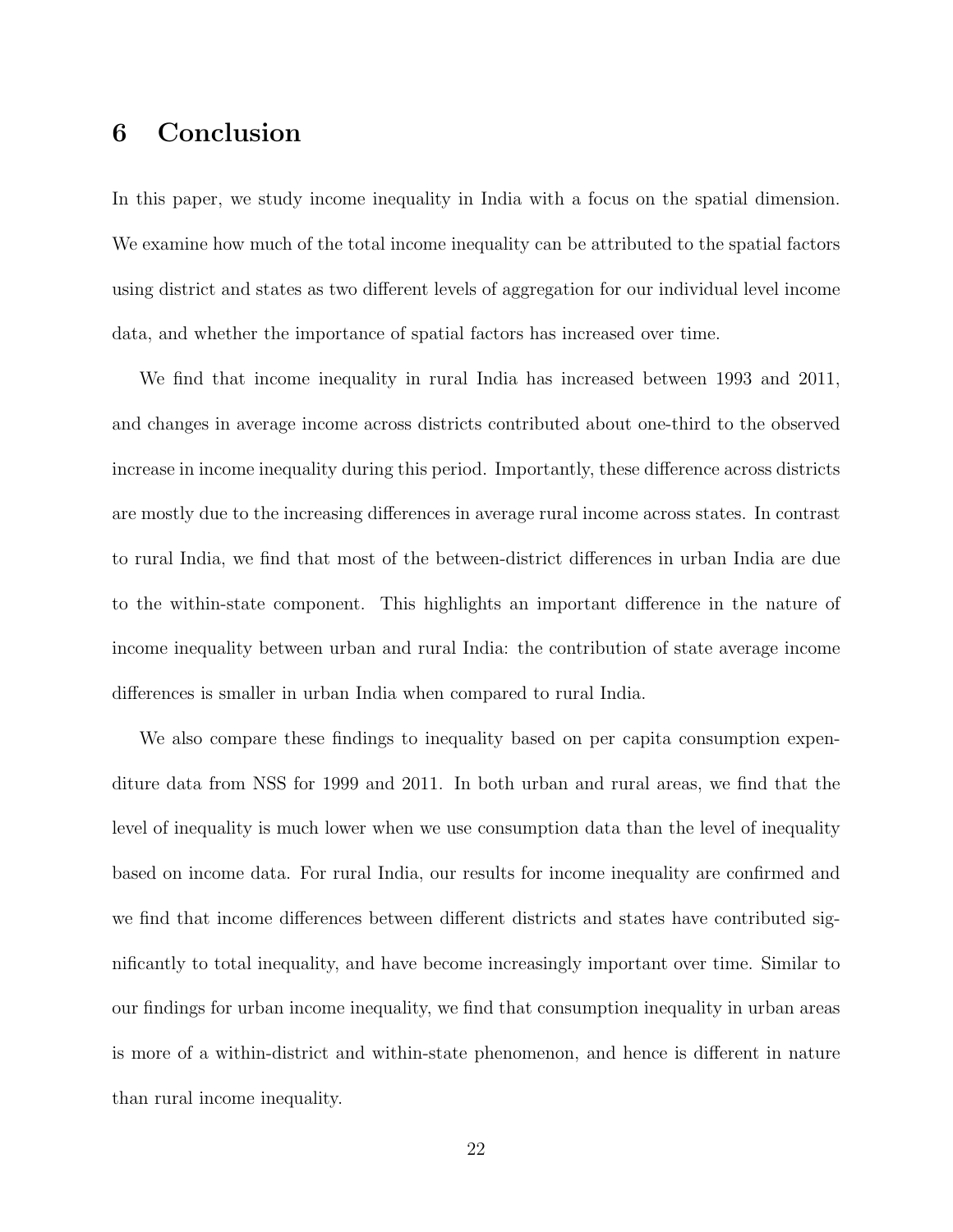# References

- [1] Azam, M. (2012), "Changes in Wage Structure in Urban India, 1983–2004: A Quantile Regression Decomposition," 40 (6), 1135–1150.
- [2] Barua, A. and Sawhney, A. (2015), "Development Policy Implications for Growth and Regional Inequality in a Small Open Economy: The Indian Case", Review of Development Economics, 19(2), 695-709.
- [3] Bayar, A. A. (2016), "The Decomposition of Regional Income Inequalities of Turkey", Unpublished Manuscript.
- [4] Brewer, M. and Wren-Lewis, L. (2015), "Accounting for Changes in Income Inequality: Decomposition Analyses for the UK, 1978–2008," Oxford Bulletin of Economics and Statistics. doi: 10.1111/obes.12113
- [5] Cai, H., Chen, Y. and Zhou, L (2010), "Income and Consumption Inequality in Urban China: 1992–2003," Economic Development and Cultural Change, 58(3), 385-413.
- [6] Cain, J.S., Hasan, R., Magsombol, R, Tandon, A. (2010), "Accounting for inequality in India: Evidence from household expenditures", World Development, 38 (3), 282-297.
- [7] Chamarbagwala, R. (2010), "Economic liberalization and urban–rural inequality in India: a quantile regression analysis," Journal Empirical Economics, 39(2), 371-394.
- [8] Chaudhuri, S. and Ravallion, M. (2006), "Partially awakened giants: Uneven growth in China and India,"The World Bank Policy Research Papers.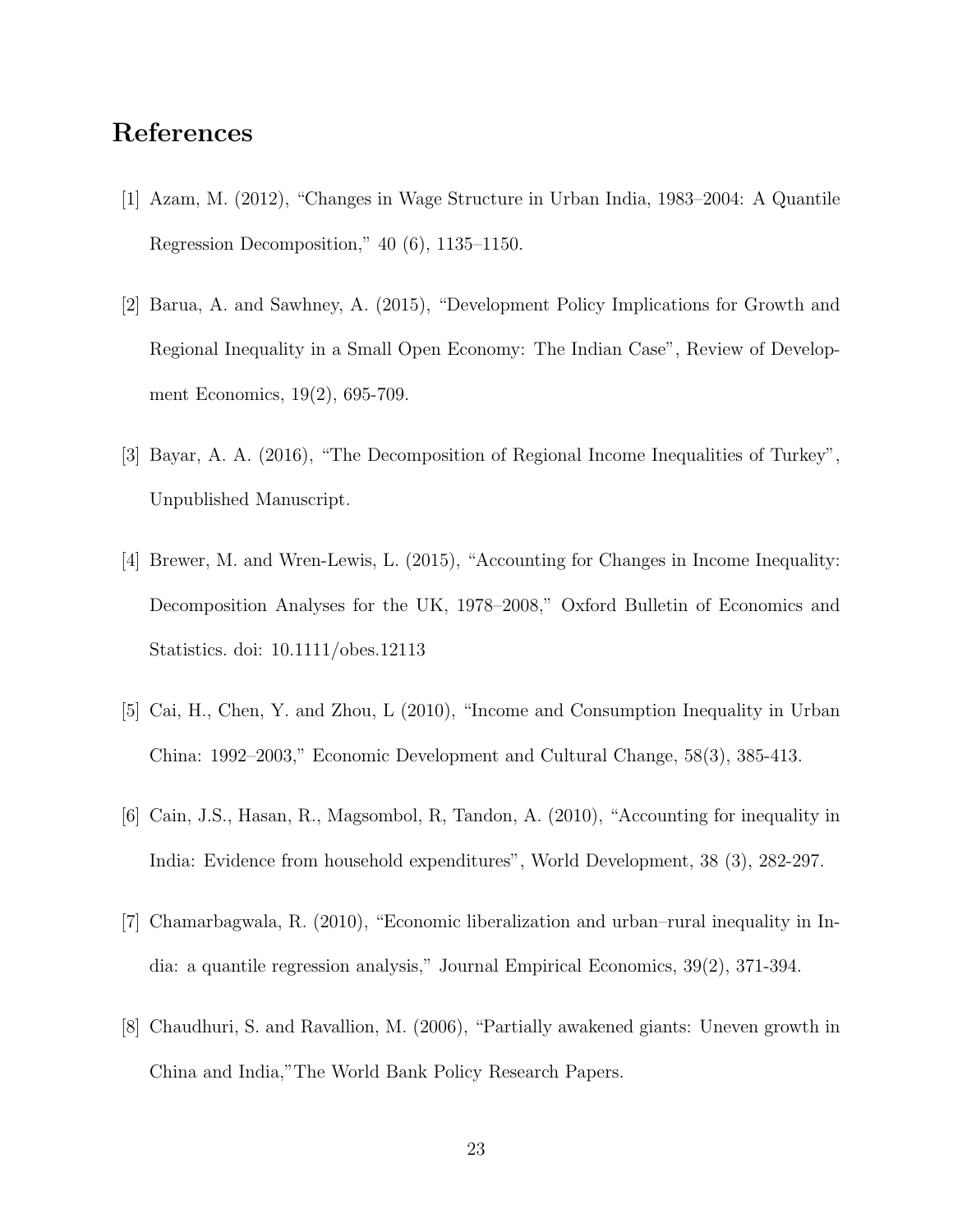- [9] Cowell, F. A. and Fiorio, C. V. (2011). "Inequality decompositions: a reconciliation", Journal of Economic Inequality, 9, 509-528.
- [10] Das, S. K. and Barua, A. (1996), "Regional inequalities, economic growth and liberalisation: A study of the Indian economy", The Journal of Development Studies, 32(3), 364-390.
- [11] Desai, S, Vanneman, R, and National Council of Applied Economic Research, New Delhi (2010). India Human Development Survey (IHDS), 2005. ICPSR22626-v8. Ann Arbor, MI: Inter-university Consortium for Political and Social Research [distributor], 2010-06-29. http://doi.org/10.3886/ICPSR22626.v8
- [12] Desai, S, and Vanneman, R (2015). India Human Development Survey-II (IHDS-II), 2011-12. ICPSR36151-v2. Ann Arbor, MI: Inter-university Consortium for Political and Social Research [distributor], 2015-07-31. http://doi.org/10.3886/ICPSR36151.v2.
- [13] Dev, M. S. and Ravi, C. (2007), "Poverty and Inequality: All-India and States, 1983- 200," Economic and Political Weekly, 42(6), 509-521.
- [14] Fields, G. S. (2003). "Accounting for income inequality and its change: a new method, with application to the distribution of earnings in the United States", Research in Labor Economics, 22, 1-38.
- [15] Gustafsson, B. and Shi, L. (2002), "Income inequality within and across counties in rural China 1988 and 1995", Journal of Development Economics, 69(1), 179-204.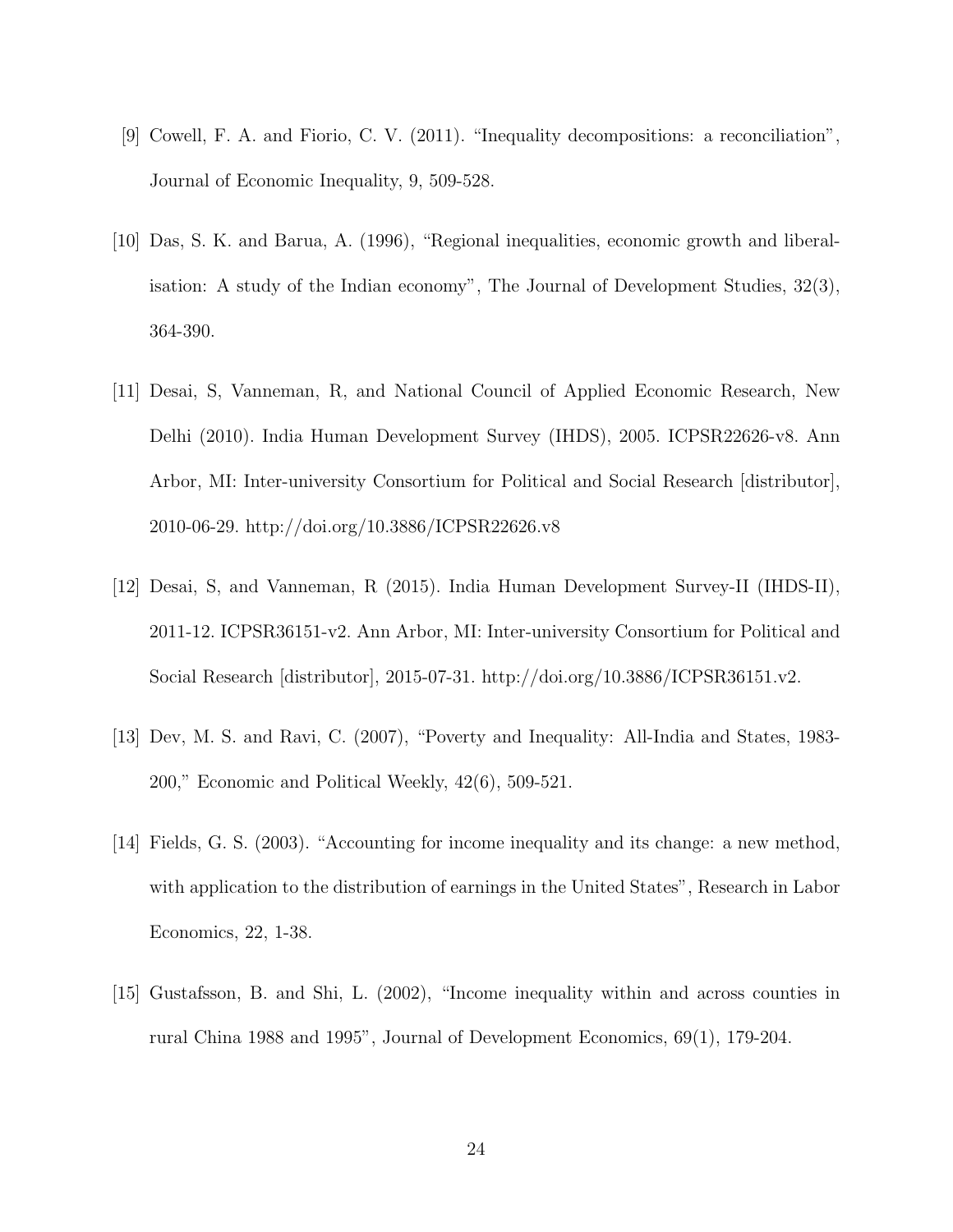- [16] Haughton, J. H. and Khandker, S. R. (2009), "Handbook on poverty and inequality," World Bank Publications.
- [17] Jenkins, P. S. (1999), "POVDECO: Stata module to calculate poverty indices with decomposition by subgroup," Statistical Software Components S366004, Boston College Department of Economics, revised 28 Jan 2008.
- [18] Kanbur, Ravi. (2006), "The policy significance of inequality decompositions." The Journal of Economic Inequality, 4(3), 367-374.
- [19] Kijima, Y. (2006a), "Why did wage inequality increase? Evidence from urban India 1983-99", Journal of Development Economics, 81(1), 97-117.
- [20] Kijima, Y. (2006b), "Caste and Tribe Inequality: Evidence from India, 1983-1999," Economic Development and Cultural Change, 54(2), 369-404.
- [21] Mishra, P. and Parikh, A. (1992), "Household consumer expenditure inequalities in India: a decomposition analysis", Review of Income and Wealth, 38(2), 225-236.
- [22] Motiram, S. and Vakulabharanam, V. (2012), "Indian Inequality: Patterns and Changes, 1993-2010," in Mahendra Dev (ed.) India Development Report, New Delhi: Oxford University Press.
- [23] Nayyar. G. (2008), "Economic Growth and Regional Inequality in India," Economic and Political Weekly, 58-67.
- [24] OECD (2011), "Divided We Stand: Why Inequality Keeps Rising, OECD Publishing. DOI:10.1787/9789264119536-en.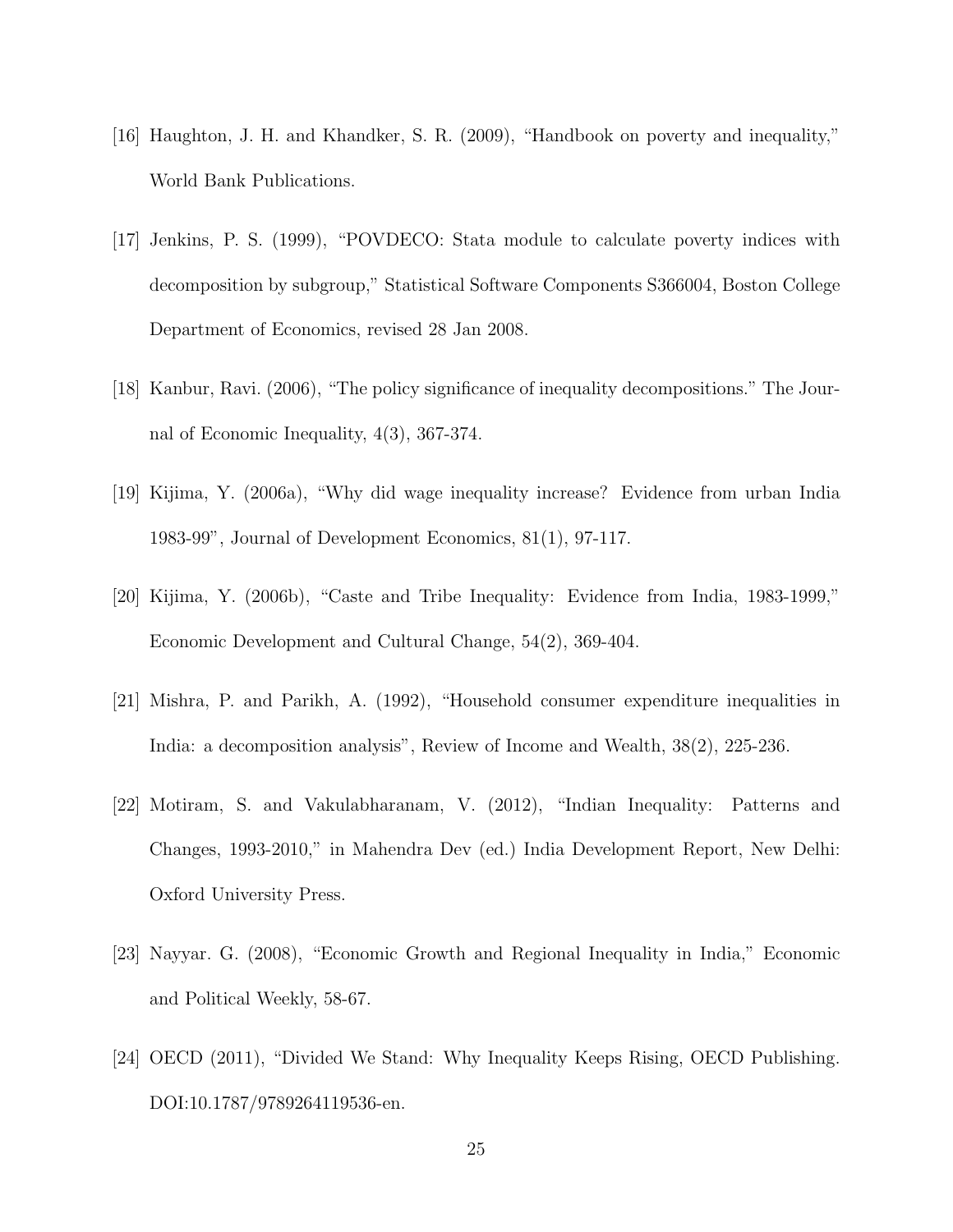- [25] OECD (2015), "Overview of inequality trends, key findings and policy directions," in OECD, In It Together: Why Less Inequality Benefits All, OECD Publishing, Paris. DOI: http://dx.doi.org/10.1787/9789264235120-4-en.
- [26] Rama, M., Béteille, T., Li, Y., Mitra, P.K., and Newman, J. L. (2014), "Addressing Inequality in South Asia," South Asia Development Forum;. World Bank Group, Washington, DC.
- [27] Shariff , A. (1999), "India Human Development Report," New Delhi, Oxford University Press.
- [28] Shorrocks, A. and Wan, G. (2005), "Spatial decomposition of inequality", Journal of Economic Geography, 59-81.
- [29] Yemtsov, R. (2005), "Quo vadis? Inequality and poverty dynamics across Russian regions," in Kanbur , R. and Venables, A. J. ed "Spatial inequality and development," OUP.
- [30] Yu, L., Luo, R., & Zhang, L. (2007), "Decomposing income inequality and policy implications in rural China", China & World Economy, 15(2), 44-58.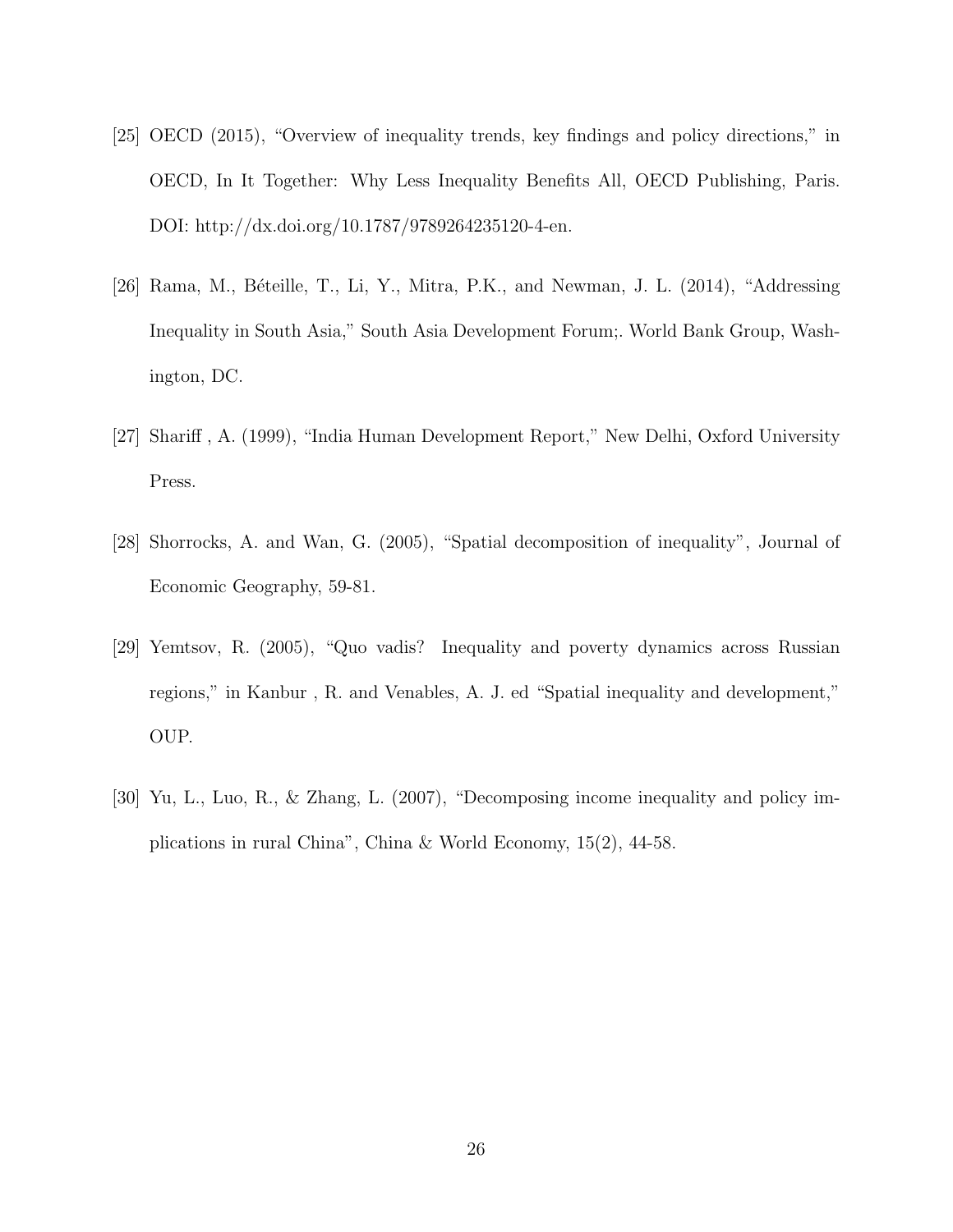|                         | 1993                      |        |                    | 2011  |                   |             |                    |       |
|-------------------------|---------------------------|--------|--------------------|-------|-------------------|-------------|--------------------|-------|
|                         | <b>Households</b>         |        | <b>Individuals</b> |       | <b>Households</b> |             | <b>Individuals</b> |       |
| <b>State</b>            | $\boldsymbol{\mathsf{N}}$ | N      | Max N              | Min N | N                 | $\mathbf N$ | Max N              | Min N |
| Andhra Pradesh          | 2100                      | 10540  | 1910               | 413   | 1355              | 5475        | 1004               | 297   |
| Assam                   | 558                       | 3185   | 1264               | 345   | 700               | 3395        | 1053               | 611   |
| <b>Bihar</b>            | 2155                      | 12973  | 1319               | 576   | 1524              | 8178        | 869                | 271   |
| Gujrat                  | 1422                      | 8273   | 1569               | 603   | 853               | 4343        | 820                | 264   |
| Haryana                 | 1722                      | 11078  | 1649               | 383   | 1408              | 7536        | 1140               | 334   |
| <b>Himachal Pradesh</b> | 1225                      | 7179   | 1356               | 502   | 1163              | 5271        | 1050               | 475   |
| Karnataka               | 2523                      | 15001  | 2572               | 244   | 2536              | 11985       | 1551               | 314   |
| Kerala                  | 1474                      | 8045   | 1408               | 822   | 703               | 2944        | 611                | 184   |
| Madhya Pradesh          | 4162                      | 25083  | 1507               | 428   | 3158              | 15149       | 1098               | 219   |
| Maharashtra             | 2765                      | 15323  | 1525               | 389   | 2160              | 10515       | 1120               | 356   |
| Orissa                  | 1971                      | 11354  | 2148               | 439   | 1506              | 7365        | 1406               | 391   |
| Punjab                  | 1303                      | 7983   | 1924               | 450   | 1160              | 5925        | 1816               | 386   |
| Rajasthan               | 1984                      | 12558  | 1318               | 854   | 1712              | 9083        | 1082               | 240   |
| <b>Tamil Nadu</b>       | 1456                      | 6990   | 1818               | 425   | 798               | 2940        | 657                | 207   |
| <b>Uttar Pradesh</b>    | 4036                      | 25436  | 3143               | 321   | 2829              | 15927       | 1976               | 246   |
| West Bengal             | 1515                      | 8927   | 1379               | 875   | 1290              | 5677        | 970                | 503   |
| <b>Rural India</b>      | 32371                     | 189928 | 27809              | 8069  | 24855             | 121708      | 18223              | 5298  |

**Table 1: Sample Size, Rural India**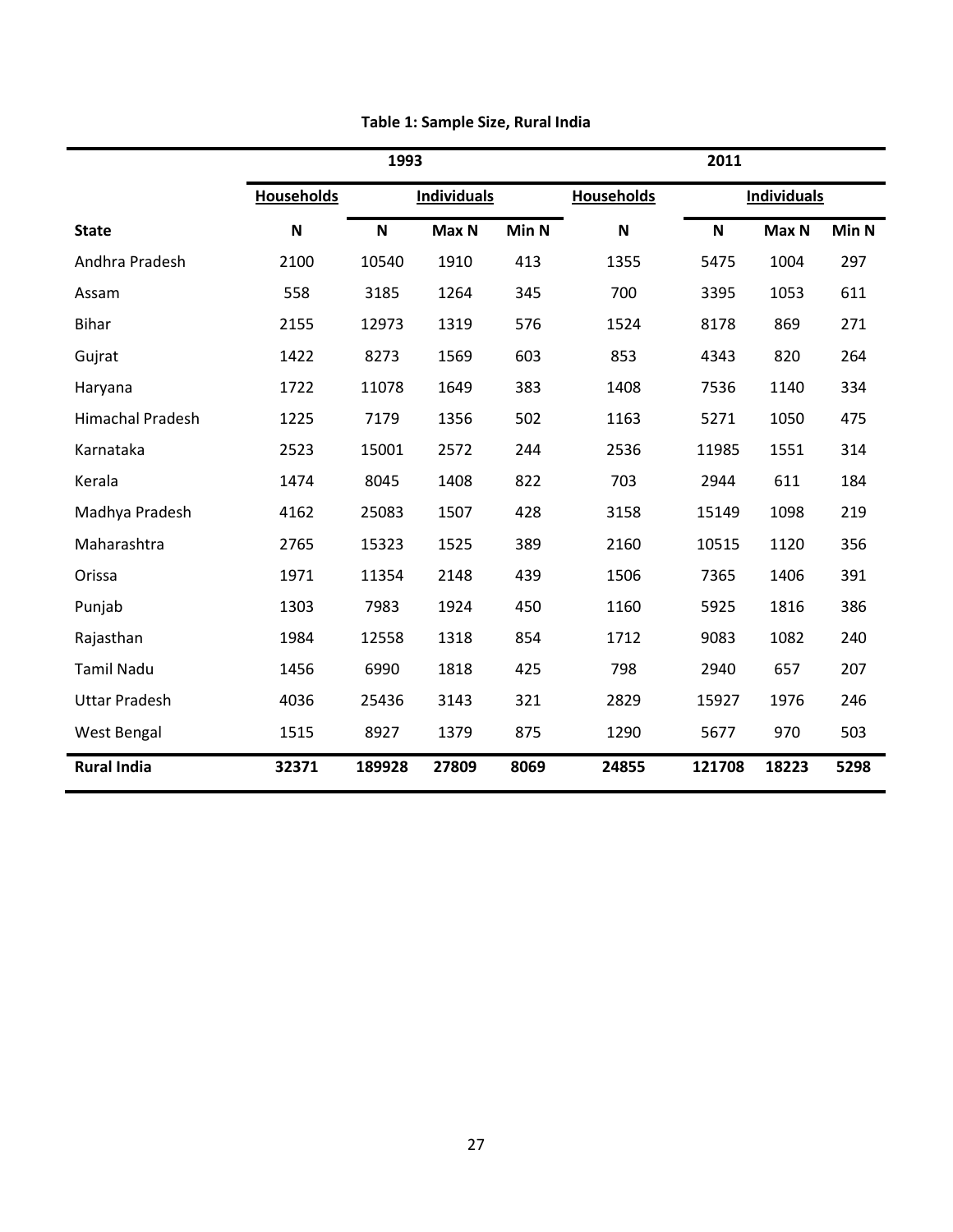|                                                       |            | 1993         |       |            | 2011         |       | <b>Change (2011-</b><br>1993) |              |
|-------------------------------------------------------|------------|--------------|-------|------------|--------------|-------|-------------------------------|--------------|
|                                                       | (1)        | (2)          | (3)   | (4)        | (5)          | (6)   | (7)                           | (8)          |
|                                                       | <b>MLD</b> | <b>Theil</b> | Gini  | <b>MLD</b> | <b>Theil</b> | Gini  | <b>MLD</b>                    | <b>Theil</b> |
|                                                       |            |              |       |            |              |       |                               |              |
| <b>Total Inequality</b>                               | 0.356      | 0.394        | 0.450 | 0.474      | 0.549        | 0.508 | 0.118                         | 0.155        |
| (% of Total)                                          | (100)      | (100)        |       | (100)      | (100)        |       | (100)                         | (100)        |
|                                                       |            |              |       |            |              |       |                               |              |
| Decomposition (1) Total Inequality due to:            |            |              |       |            |              |       |                               |              |
| Within-District                                       | 0.305      | 0.343        |       | 0.384      | 0.451        |       | 0.078                         | 0.109        |
| (% of Total)                                          | (86)       | (87)         |       | (81)       | (82)         |       | (66)                          | (70)         |
|                                                       |            |              |       |            |              |       |                               |              |
| <b>Between-District</b>                               | 0.051      | 0.051        |       | 0.091      | 0.098        |       | 0.040                         | 0.047        |
| (% of Total)                                          | (14)       | (13)         |       | (19)       | (18)         |       | (34)                          | (30)         |
|                                                       |            |              |       |            |              |       |                               |              |
| Decomposition (2) Between-District Inequality due to: |            |              |       |            |              |       |                               |              |
| Within-State                                          | 0.024      | 0.024        |       | 0.032      | 0.034        |       | 0.009                         | 0.009        |
| (% of Total)                                          | (7)        | (6)          |       | (7)        | (6)          |       | (7)                           | (6)          |
|                                                       |            |              |       |            |              |       |                               |              |
| Between-State                                         | 0.027      | 0.027        |       | 0.058      | 0.064        |       | 0.031                         | 0.037        |
| (% of Total)                                          | (8)        | (7)          |       | (12)       | (12)         |       | (26)                          | (24)         |

**Table 2: Total Rural Income Inequality, Regional Decomposition and Change over time**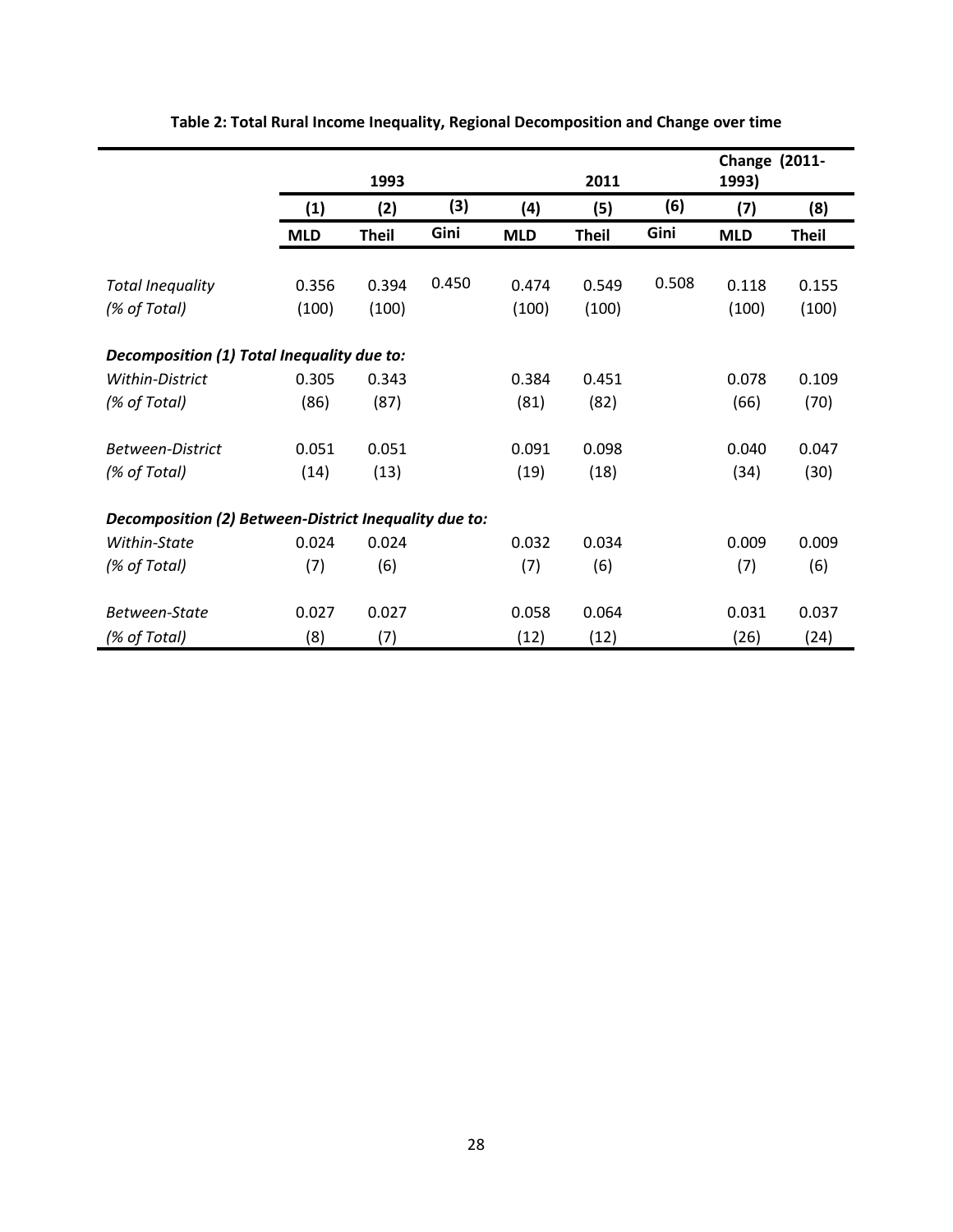| <b>State</b>         | <b>Income Per Capita</b> | <b>MLD</b> | <b>Theil</b> | Gini  |
|----------------------|--------------------------|------------|--------------|-------|
| Andhra Pradesh       | 17778                    | 0.330      | 0.387        | 0.441 |
| Assam                | 17490                    | 0.173      | 0.164        | 0.319 |
| <b>Bihar</b>         | 12164                    | 0.283      | 0.317        | 0.398 |
| Gujrat               | 18526                    | 0.465      | 0.555        | 0.512 |
| Haryana              | 21981                    | 0.289      | 0.306        | 0.406 |
| Himachal Pradesh     | 13956                    | 0.281      | 0.269        | 0.394 |
| Karnataka            | 16118                    | 0.471      | 0.539        | 0.516 |
| Kerala               | 20534                    | 0.317      | 0.381        | 0.428 |
| Madhya Pradesh       | 13817                    | 0.297      | 0.336        | 0.421 |
| Maharashtra          | 19893                    | 0.380      | 0.417        | 0.472 |
| Orissa               | 9387                     | 0.324      | 0.320        | 0.428 |
| Punjab               | 23439                    | 0.380      | 0.397        | 0.467 |
| Rajasthan            | 14078                    | 0.315      | 0.344        | 0.427 |
| Tamil Nadu           | 17845                    | 0.361      | 0.361        | 0.448 |
| <b>Uttar Pradesh</b> | 13157                    | 0.350      | 0.360        | 0.439 |
| West Bengal          | 10499                    | 0.218      | 0.228        | 0.356 |

**Table 3a: Rural Income Inequality Decomposition by State: 1995**

**State Level Inequality (MLD)**

**State Level Inequality (Theil)**

| <b>State</b>            |                 |                  |                 |                         |
|-------------------------|-----------------|------------------|-----------------|-------------------------|
|                         | Within-District | Between-District | Within-District | <b>Between-District</b> |
| Andhra Pradesh          | 92%             | 6%               | 92%             | 8%                      |
| Assam                   | 99%             | 1%               | 99%             | 2%                      |
| <b>Bihar</b>            | 97%             | 2%               | 97%             | 3%                      |
| Gujrat                  | 90%             | 9%               | 91%             | 10%                     |
| Haryana                 | 93%             | 5%               | 93%             | 8%                      |
| <b>Himachal Pradesh</b> | 94%             | 4%               | 94%             | 7%                      |
| Karnataka               | 91%             | 8%               | 93%             | 8%                      |
| Kerala                  | 90%             | 8%               | 91%             | 10%                     |
| Madhya Pradesh          | 87%             | 9%               | 88%             | 13%                     |
| Maharashtra             | 95%             | 4%               | 95%             | 5%                      |
| Orissa                  | 96%             | 3%               | 96%             | 4%                      |
| Punjab                  | 97%             | 2%               | 97%             | 3%                      |
| Rajasthan               | 86%             | 10%              | 88%             | 14%                     |
| <b>Tamil Nadu</b>       | 93%             | 6%               | 93%             | 8%                      |
| <b>Uttar Pradesh</b>    | 94%             | 5%               | 94%             | 6%                      |
| West Bengal             | 96%             | 3%               | 96%             | 4%                      |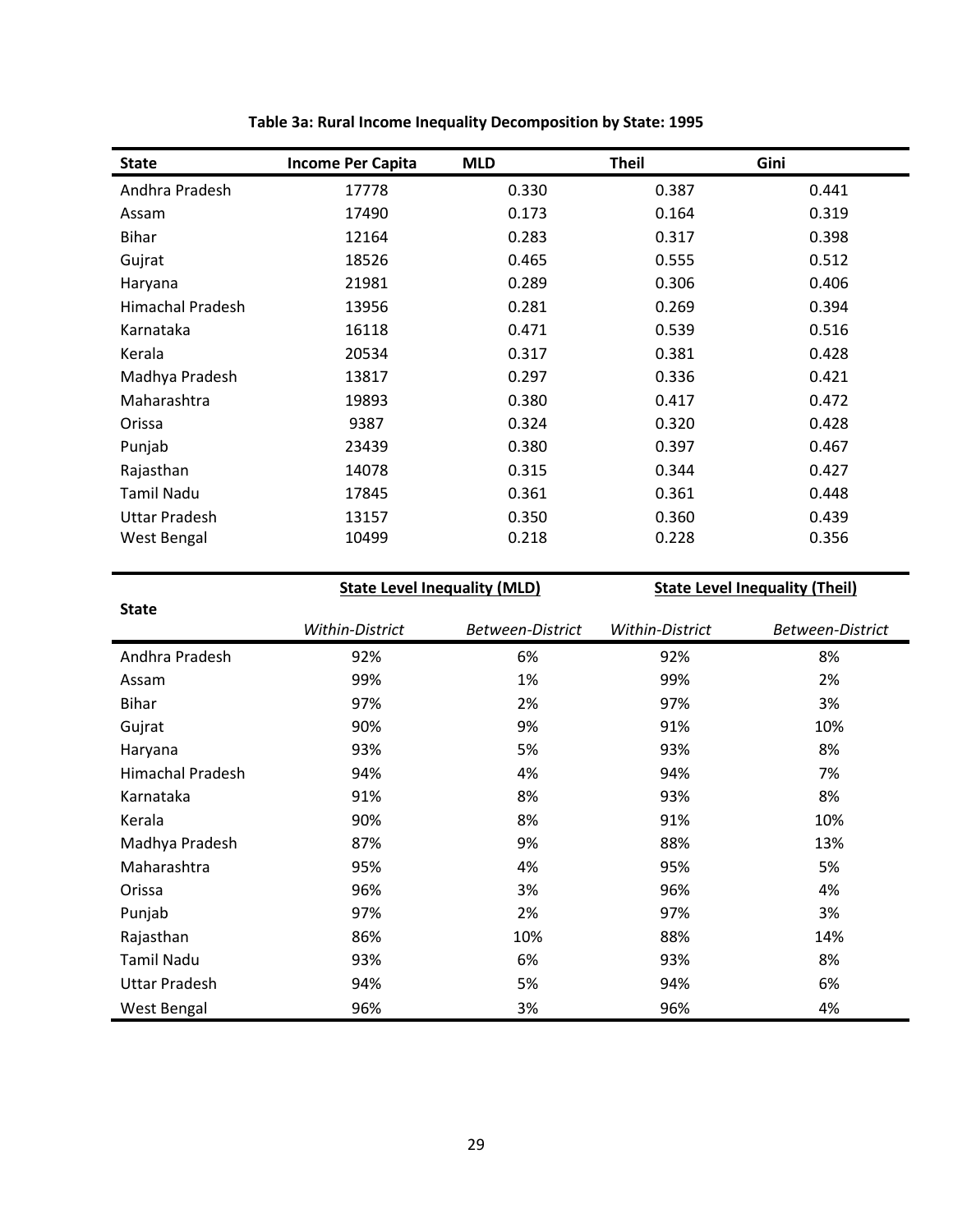|                         | <b>Mean Income Per</b> |            |              |       |
|-------------------------|------------------------|------------|--------------|-------|
| <b>State</b>            | Capita                 | <b>MLD</b> | <b>Theil</b> | Gini  |
| Andhra Pradesh          | 18524                  | 0.365      | 0.364        | 0.432 |
| Assam                   | 20909                  | 0.396      | 0.403        | 0.465 |
| <b>Bihar</b>            | 12194                  | 0.419      | 0.472        | 0.472 |
| Gujarat                 | 26795                  | 0.635      | 0.633        | 0.575 |
| Haryana                 | 29852                  | 0.457      | 0.479        | 0.490 |
| <b>Himachal Pradesh</b> | 33988                  | 0.417      | 0.447        | 0.482 |
| Karnataka               | 19843                  | 0.391      | 0.436        | 0.457 |
| Kerala                  | 44989                  | 0.403      | 0.480        | 0.462 |
| Madhya Pradesh          | 13495                  | 0.476      | 0.614        | 0.514 |
| Maharashtra             | 21107                  | 0.395      | 0.392        | 0.465 |
| Orissa                  | 11709                  | 0.302      | 0.329        | 0.418 |
| Punjab                  | 36976                  | 0.437      | 0.510        | 0.498 |
| Rajasthan               | 20039                  | 0.365      | 0.388        | 0.451 |
| Tamil Nadu              | 26094                  | 0.333      | 0.343        | 0.418 |
| <b>Uttar Pradesh</b>    | 13264                  | 0.419      | 0.450        | 0.481 |
| West Bengal             | 16950                  | 0.480      | 0.906        | 0.511 |

**Table 3b: Rural Income Inequality Decomposition by State: 2011**

**State Level Inequality (MLD)**

**State Level Inequality (Theil)**

| <b>State</b>            |                 |                  |                 |                         |
|-------------------------|-----------------|------------------|-----------------|-------------------------|
|                         | Within-District | Between-District | Within-District | <b>Between-District</b> |
| Andhra Pradesh          | 97%             | 3%               | 97%             | 3%                      |
| Assam                   | 95%             | 4%               | 95%             | 6%                      |
| <b>Bihar</b>            | 96%             | 4%               | 96%             | 4%                      |
| Gujarat                 | 92%             | 9%               | 93%             | 8%                      |
| Haryana                 | 96%             | 4%               | 96%             | 4%                      |
| <b>Himachal Pradesh</b> | 97%             | 2%               | 98%             | 3%                      |
| Karnataka               | 95%             | 4%               | 95%             | 5%                      |
| Kerala                  | 95%             | 4%               | 96%             | 4%                      |
| Madhya Pradesh          | 89%             | 10%              | 91%             | 10%                     |
| Maharashtra             | 88%             | 10%              | 88%             | 13%                     |
| Orissa                  | 97%             | 2%               | 97%             | 3%                      |
| Punjab                  | 96%             | 3%               | 97%             | 3%                      |
| Rajasthan               | 87%             | 10%              | 88%             | 14%                     |
| <b>Tamil Nadu</b>       | 95%             | 4%               | 95%             | 5%                      |
| <b>Uttar Pradesh</b>    | 93%             | 6%               | 93%             | 8%                      |
| West Bengal             | 84%             | 15%              | 90%             | 12%                     |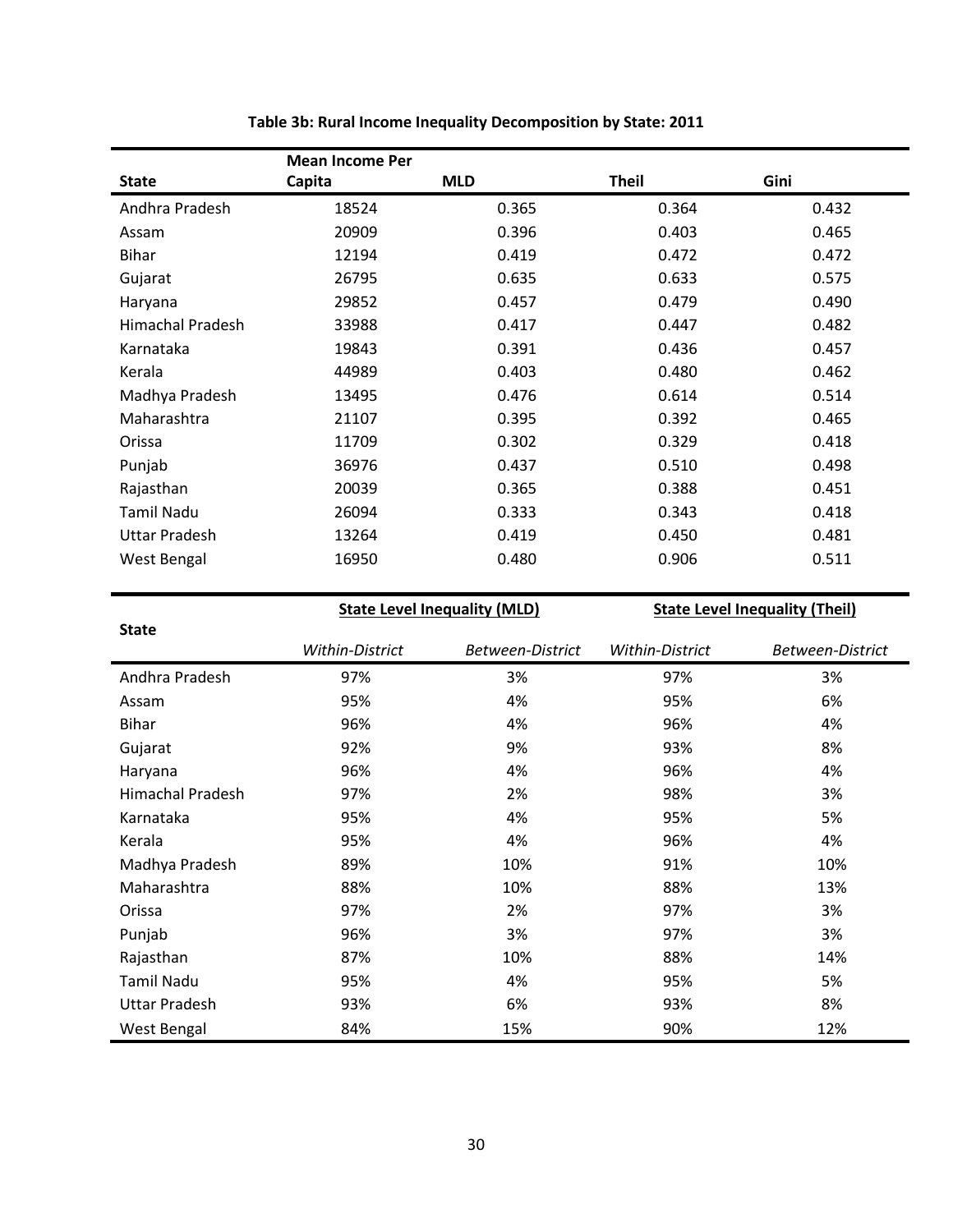|                                                      |            | 2011         |       |  |
|------------------------------------------------------|------------|--------------|-------|--|
|                                                      | (1)        | (2)          | (3)   |  |
|                                                      | <b>MLD</b> | <b>Theil</b> | Gini  |  |
|                                                      |            |              |       |  |
| <b>Total Inequality</b>                              | 0.430      | 0.466        | 0.490 |  |
| (% of Total)                                         | (100%)     | (100%)       |       |  |
| <b>Decomposition 1: Total Inequality Due to</b>      |            |              |       |  |
| Within-District                                      | 0.350      | 0.385        |       |  |
| (% of Total)                                         | (82%)      | (82%)        |       |  |
| Between-District                                     | 0.079      | 0.082        |       |  |
| (% of Total)                                         | (18%)      | (18%)        |       |  |
| Decomposition 2: Between-District Inequality Due to: |            |              |       |  |
| Within-State                                         | 0.048      | 0.049        |       |  |
| (% of Total)                                         | (11%)      | (11%)        |       |  |
| Between-State                                        | 0.031      | 0.033        |       |  |
| (% of Total)                                         | (7%)       | (7%)         |       |  |

**Table 4: Total Urban Income Inequality and its Decomposition: 2011**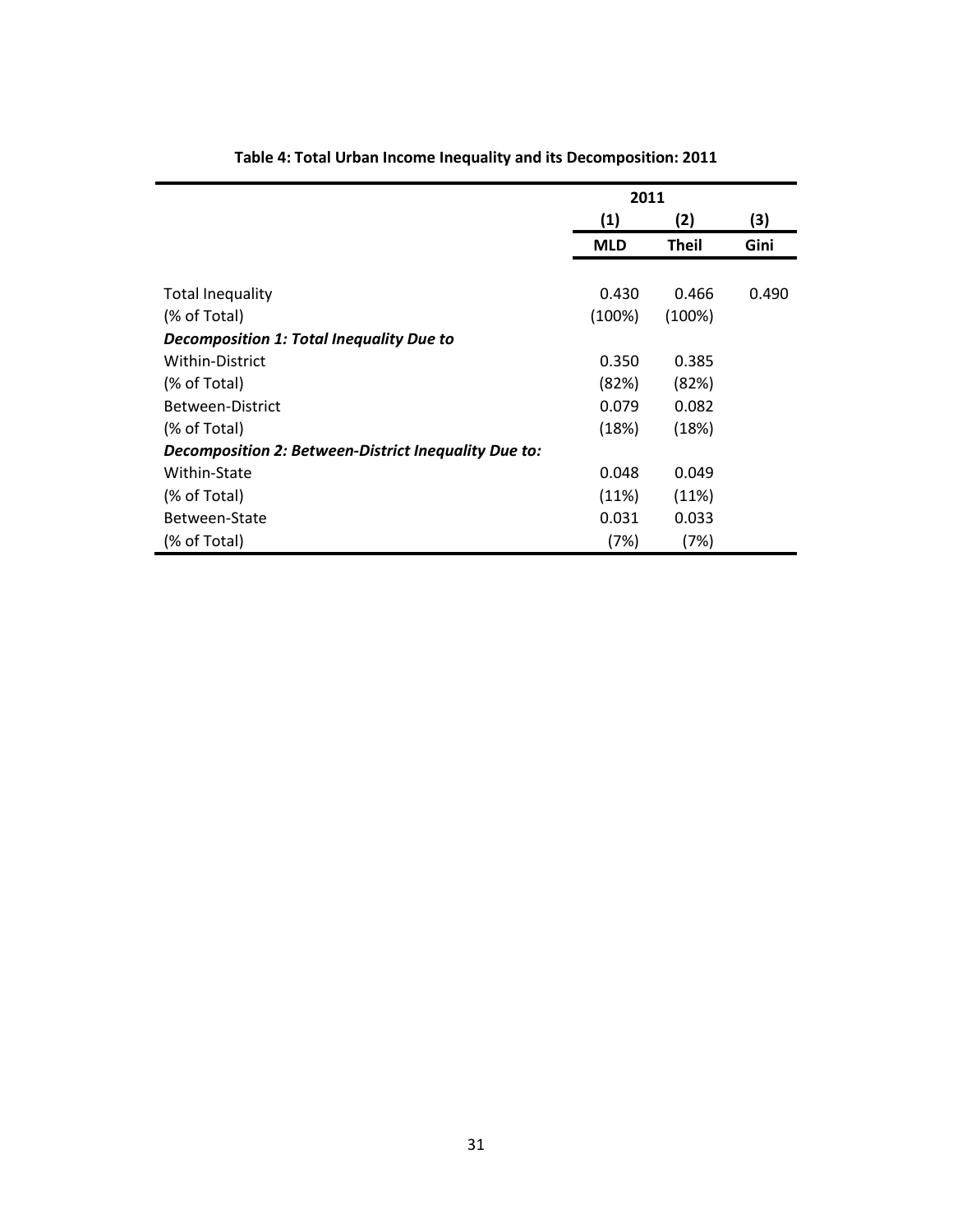|                                   |       |                                  | Change between |         |                               |
|-----------------------------------|-------|----------------------------------|----------------|---------|-------------------------------|
|                                   |       | <b>Spatial control: district</b> | 2011 and 1991  |         | <b>Spatial control: state</b> |
|                                   | 1993  | 2011                             |                | 1993    | 2011                          |
|                                   | (1)   | (2)                              | (3)            | (4)     | (5)                           |
|                                   |       |                                  |                |         |                               |
| Gini                              | 0.450 | 0.508                            | 0.058          | 0.450   | 0.508                         |
| <b>Share of different factors</b> |       |                                  |                |         |                               |
| Residual                          | 57.69 | 68.15                            | 149.29         | 63.98   | 72.93                         |
| <b>Scheduled Caste/Tribe</b>      | 1.38  | 0.53                             | $-6.02$        | 1.48    | 0.56                          |
| Muslim                            | 0.05  | 0.19                             | 1.30           | $-0.04$ | 0.15                          |
| <b>Head Gender</b>                | 0.01  | 0.08                             | 0.62           | 0.01    | 0.08                          |
| <b>Head Age</b>                   | 0.64  | 1.42                             | 7.44           | 0.62    | 1.40                          |
| Education                         | 3.67  | 2.83                             | $-3.66$        | 3.49    | 2.88                          |
| <b>Head's Occupation</b>          | 1.25  | 1.26                             | 1.41           | 1.20    | 1.39                          |
| HH main income source type        | 3.75  | 2.34                             | $-8.58$        | 3.94    | 2.42                          |
| Household composition             | 5.25  | 5.18                             | 4.63           | 5.36    | 4.98                          |
| Land Cultivated                   | 3.66  | $-0.02$                          | $-28.55$       | 3.25    | 0.06                          |
| Amount of Land Cultivated         | 7.29  | 1.07                             | $-47.20$       | 7.49    | 1.11                          |
| Productive asset                  | 3.47  | 2.90                             | $-1.53$        | 3.62    | 3.13                          |
| Government scheme                 | 0.03  | 0.19                             | 1.46           | 0.05    | 0.23                          |
| <b>District Fixed Effects</b>     | 11.87 | 13.87                            | 29.38          |         |                               |
| <b>State Fixed Effects</b>        |       |                                  |                | 5.55    | 8.68                          |

#### **Table 5: The contribution of each factor to income inequality in rural India in 1993 and 2011 and change in Inequality between 1993-2011**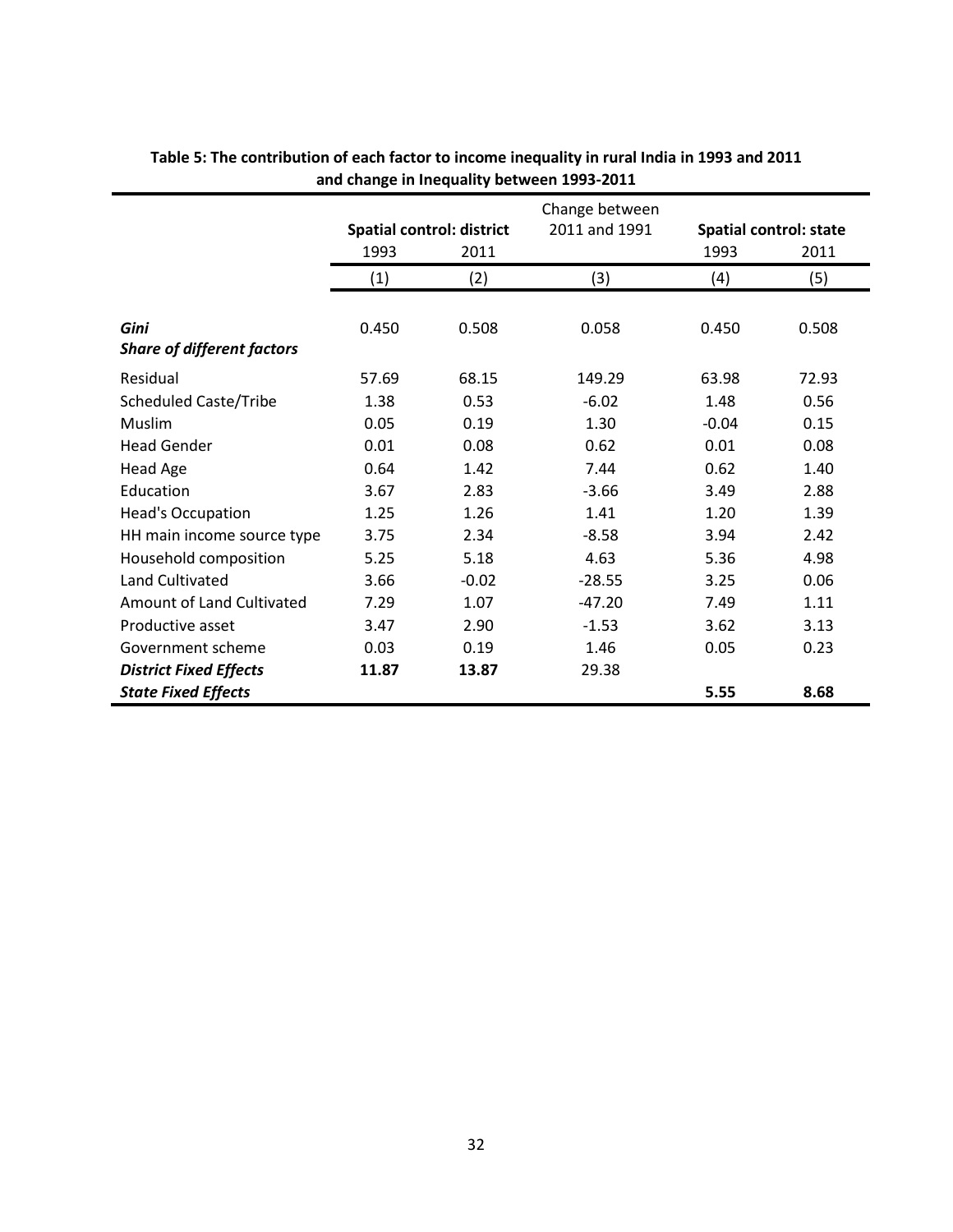# **Appendix**

|                                                       |            | 1999         |       | 2011       |              |       | <b>Change (2011-</b><br>1999) |              |  |
|-------------------------------------------------------|------------|--------------|-------|------------|--------------|-------|-------------------------------|--------------|--|
|                                                       | (1)        | (2)          | (3)   | (4)        | (5)          | (6)   | (7)                           | (8)          |  |
|                                                       | <b>MLD</b> | <b>Theil</b> | Gini  | <b>MLD</b> | <b>Theil</b> | Gini  | <b>MLD</b>                    | <b>Theil</b> |  |
| <b>Total Inequality</b>                               | 0.112      | 0.128        | 0.263 | 0.165      | 0.231        | 0.312 | 0.053                         | 0.103        |  |
| (% of Total)                                          | (100)      | (100)        |       | (100)      | (100)        |       | (100)                         | (100)        |  |
| Decomposition (1) Total Inequality due to:            |            |              |       |            |              |       |                               |              |  |
| Within-District                                       | 0.083      | 0.099        |       | 0.115      | 0.178        |       | 0.032                         | 0.079        |  |
| (% of Total)                                          | (74)       | (77)         |       | (70)       | (77)         |       | (60)                          | (77)         |  |
| Between-District                                      | 0.029      | 0.030        |       | 0.049      | 0.054        |       | 0.021                         | 0.024        |  |
| (% of Total)                                          | (26)       | (23)         |       | (30)       | (23)         |       | (40)                          | (23)         |  |
| Decomposition (2) Between-District Inequality due to: |            |              |       |            |              |       |                               |              |  |
| Within-State                                          | 0.013      | 0.013        |       | 0.018      | 0.020        |       | 0.005                         | 0.007        |  |
| (% of Total)                                          | (11)       | (10)         |       | (11)       | (9)          |       | (10)                          | (7)          |  |
| Between-State                                         | 0.016      | 0.017        |       | 0.031      | 0.034        |       | 0.015                         | 0.017        |  |
| (% of Total)                                          | (14)       | (13)         |       | (19)       | (15)         |       | (29)                          | (16)         |  |

**Table A1: Total Consumption Rural Inequality, Regional Decomposition and Change over time: National Sample Survey (NSS)**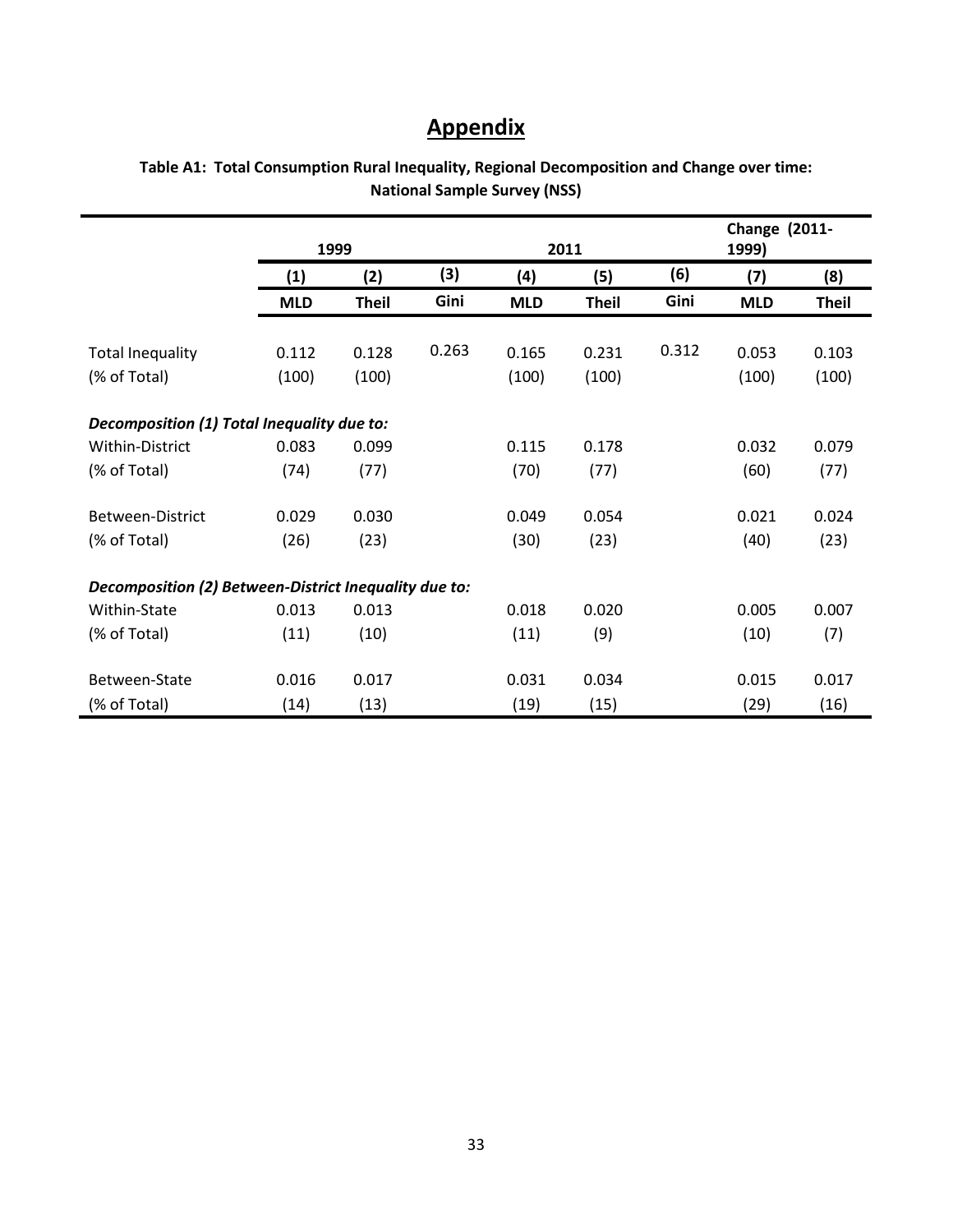|                                                      |                   | 1999         |       | 2011       |              |       | <b>Change (2011-</b><br>1999) |              |
|------------------------------------------------------|-------------------|--------------|-------|------------|--------------|-------|-------------------------------|--------------|
|                                                      | $\left( 1\right)$ | (2)          | (3)   | (4)        | (5)          | (6)   | (7)                           | (8)          |
|                                                      | <b>MLD</b>        | <b>Theil</b> | Gini  | <b>MLD</b> | <b>Theil</b> | Gini  | <b>MLD</b>                    | <b>Theil</b> |
|                                                      |                   |              |       |            |              |       |                               |              |
| <b>Total Inequality</b>                              | 0.193             | 0.251        | 0.346 | 0.250      | 0.304        | 0.390 | 0.058                         | 0.053        |
| (% of Total)                                         | (100)             | (100)        |       | (100)      | (100)        |       | (100)                         | (100)        |
| Decomposition 1: Total Inequality Due to-            |                   |              |       |            |              |       |                               |              |
| Within-District                                      | 0.154             | 0.214        |       | 0.189      | 0.243        |       | 0.034                         | 0.029        |
| (% of Total)                                         | (80)              | (85)         |       | (75)       | (80)         |       | (59)                          | (55)         |
| Between-District                                     | 0.038             | 0.038        |       | 0.062      | 0.061        |       | 0.023                         | 0.024        |
| (% of Total)                                         | (20)              | (15)         |       | (25)       | (20)         |       | (41)                          | (45)         |
| Decomposition 2: Between-District Inequality Due to- |                   |              |       |            |              |       |                               |              |
| Within-State                                         | 0.026             | 0.026        |       | 0.047      | 0.047        |       | 0.020                         | 0.021        |
| (% of Total)                                         | (14)              | (10)         |       | (19)       | (15)         |       | (35)                          | (39)         |
| Between-State                                        | 0.012             | 0.011        |       | 0.015      | 0.015        |       | 0.003                         | 0.003        |
| (% of Total)                                         | (6)               | (5)          |       | (6)        | (5)          |       | (5)                           | (6)          |

**Table A2: Total Consumption Urban Inequality, Regional Decomposition and Change over time: National Sample Survey (NSS)**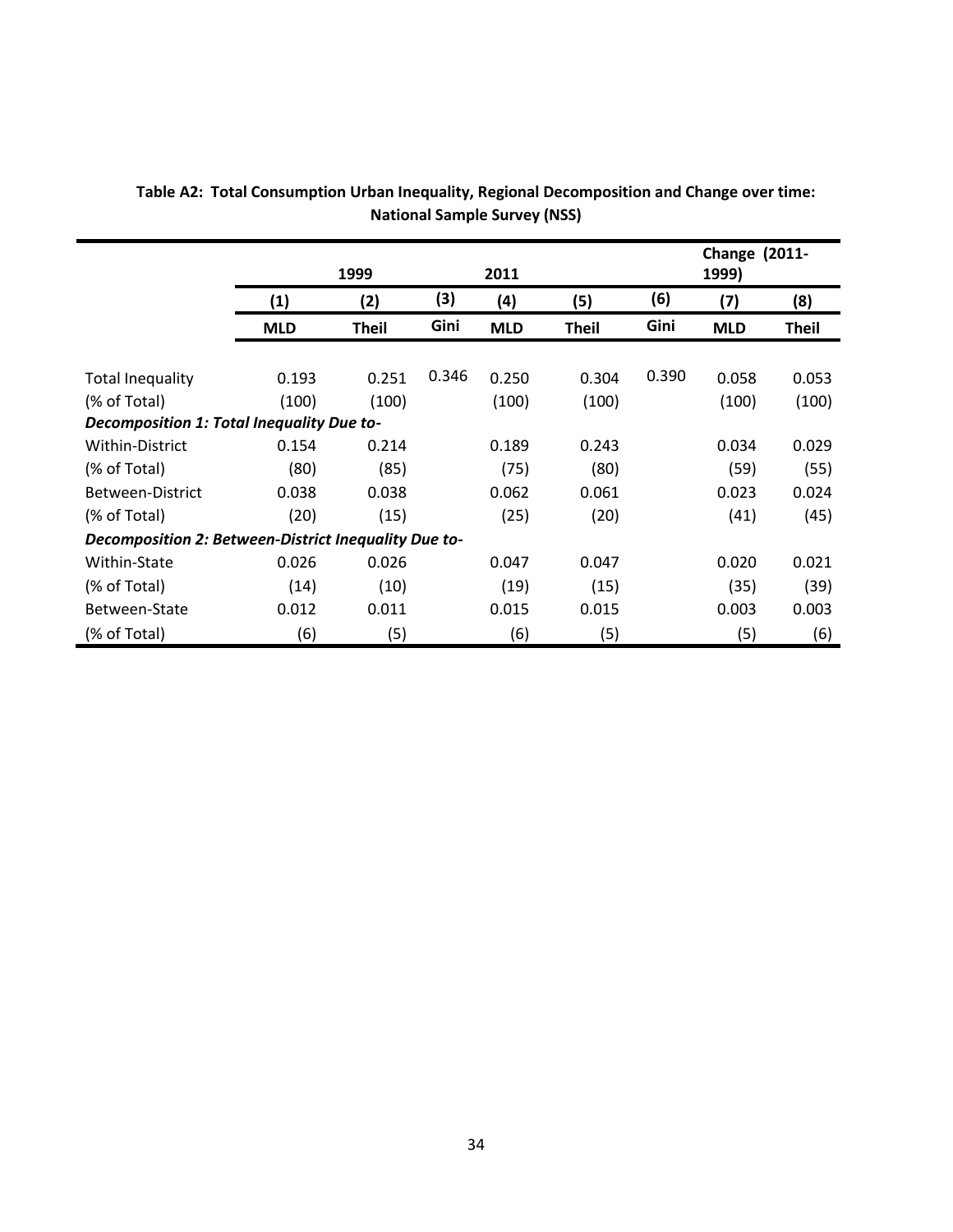|                                                   | 1993        | 2011        |
|---------------------------------------------------|-------------|-------------|
| Dependent variable: log of real per capita income |             |             |
| <b>Scheduled Caste/Tribe</b>                      | $-0.117***$ | $-0.122***$ |
|                                                   | (0.008)     | (0.013)     |
| Muslim                                            | $-0.023*$   | $-0.120***$ |
|                                                   | (0.014)     | (0.019)     |
| Head's is female                                  | $0.084***$  | $0.143***$  |
|                                                   | (0.017)     | (0.019)     |
| Head age                                          | $-0.003*$   | $0.008***$  |
|                                                   | (0.002)     | (0.003)     |
| Head age-square                                   | $0.000***$  | 0.000       |
|                                                   | (0.000)     | (0.000)     |
| <b>Head's Education</b>                           |             |             |
| Primary                                           | $0.118***$  | $0.065***$  |
|                                                   | (0.011)     | (0.015)     |
| Middle                                            | $0.169***$  | $0.149***$  |
|                                                   | (0.012)     | (0.017)     |
| Secondary                                         | $0.296***$  | $0.292***$  |
|                                                   | (0.015)     | (0.020)     |
| <b>Higher Secondary</b>                           | $0.350***$  | $0.276***$  |
|                                                   | (0.024)     | (0.027)     |
| <b>Tertiary</b>                                   | $0.548***$  | $0.540***$  |
|                                                   | (0.024)     | (0.032)     |
| Head's occupation                                 |             |             |
| Farmer                                            | 0.012       | $-0.080***$ |
|                                                   | (0.012)     | (0.020)     |
| Salaried job                                      | $0.238***$  | $0.213***$  |
|                                                   | (0.018)     | (0.032)     |
| Non-agriculture labor                             | $0.079***$  | $0.099***$  |
|                                                   | (0.018)     | (0.022)     |
| Whether cultivate any land                        | $0.275***$  | 0.007       |
|                                                   | (0.012)     | (0.015)     |
| Amount of land cultivated per person              | $0.017***$  | $0.065***$  |
|                                                   | (0.000)     | (0.004)     |
| Dependency Ratio                                  | $-0.178***$ | $-0.105***$ |
|                                                   | (0.010)     | (0.013)     |
| Household Size                                    | $-0.046***$ | $-0.063***$ |
|                                                   | (0.004)     | (0.005)     |
| Number of adult male                              | 0.012       | $0.066***$  |
|                                                   | (0.007)     | (0.010)     |
| Number of adult female                            | $-0.045***$ | $0.022**$   |
|                                                   | (0.008)     | (0.011)     |

### **Table A3: Determinants of household income**